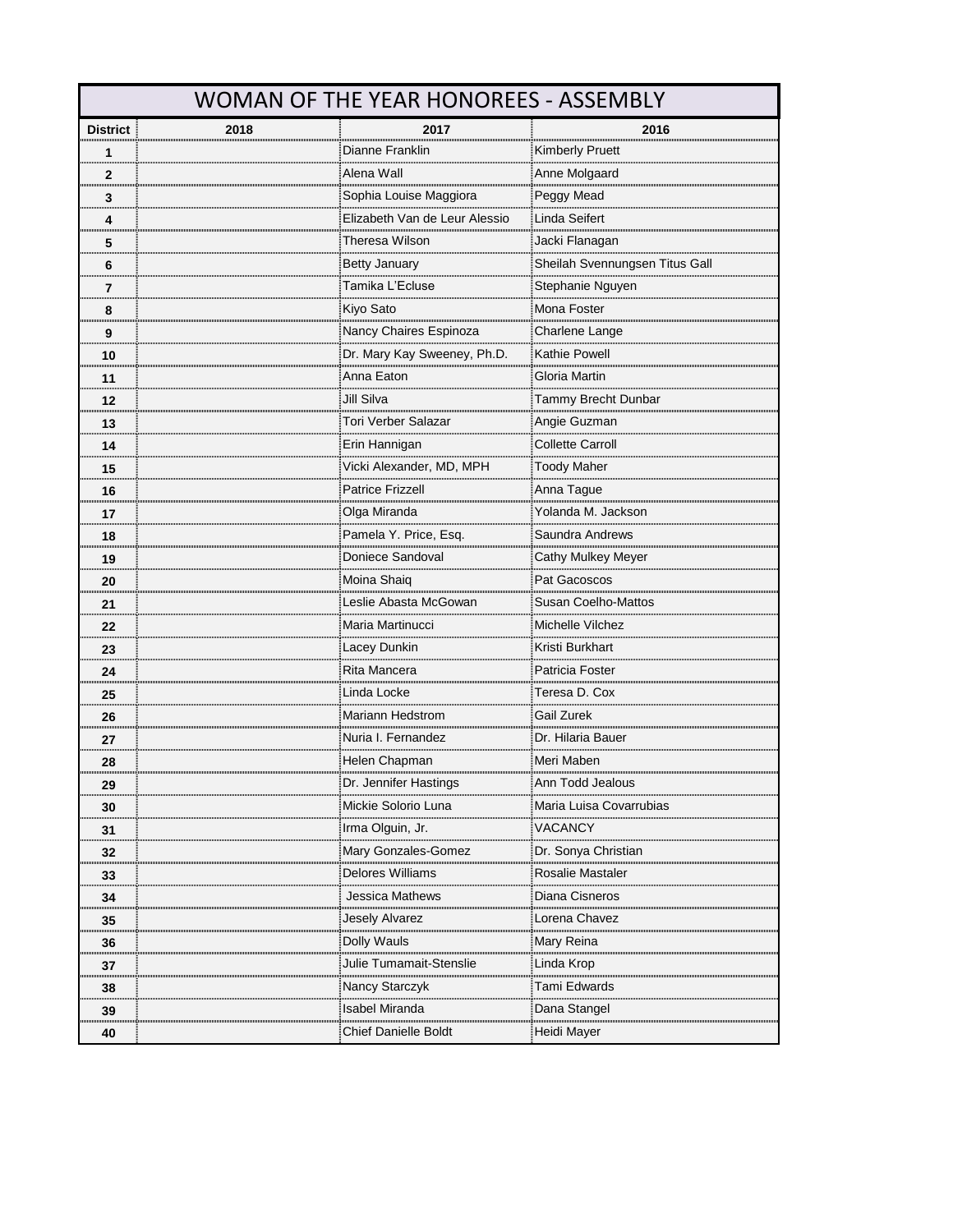|                    | WOMAN OF THE YEAR HONOREES - ASSEMBLY |                                                                                         |                             |  |
|--------------------|---------------------------------------|-----------------------------------------------------------------------------------------|-----------------------------|--|
| <b>District</b>    | 2018                                  | 2017                                                                                    | 2016                        |  |
| 41                 |                                       | Jaylene L. Moseley                                                                      | Dr. Marilee Scaff           |  |
| <br>42             |                                       | Nancy Williams Huntington                                                               | Linda Evans                 |  |
| <br>43             |                                       | Dr. Anna Galfaian                                                                       | Evan Kleiman                |  |
| 44                 |                                       | Honorable Michele Marie Castillo                                                        | : Jeri L. Williams          |  |
| 45                 |                                       | Gayle Batiste                                                                           | Rebecca Gray Grossman       |  |
| 46                 |                                       | Maria Annette Skelton                                                                   | <b>Judy Price</b>           |  |
| 47                 |                                       | Jessie Gómez                                                                            |                             |  |
| <br>48             |                                       |                                                                                         | Obdulia Hernández           |  |
| <br>49             |                                       | Ernestina Barbara Yamashiro                                                             | Charlene Lin Chong Ung      |  |
| 50                 |                                       | lvy Bottini                                                                             | Elaine Polachek             |  |
| 51                 |                                       | Yolanda Yvette Nogueira                                                                 | Lani Stapp                  |  |
| <br>52             |                                       | Elizabeth Brooks                                                                        | <br>Nancy L. Sakurai        |  |
| ,,,,,,,,,,,,<br>53 |                                       | Erin Pak                                                                                | Carol E. Schatz             |  |
| 54                 |                                       | Paulina Lopez-Velazquez                                                                 | Michelle King               |  |
| <br>55             |                                       | Dr. Li Li                                                                               | The Honorable Cynthia Moran |  |
| 56                 |                                       | Lily Ortega Choate                                                                      | Patricia Ureña              |  |
| 57                 |                                       | Kelly L. Garcia                                                                         | Fran Shields                |  |
| 58                 |                                       | Dr. Verónica Obregón                                                                    | Jessica Camellia Frontela   |  |
| <br>59             |                                       | <sub>-</sub> eticia L. Barajas                                                          | Saundra Bryant              |  |
| <br>60             |                                       |                                                                                         | Melanie Oliver              |  |
| 61                 |                                       | Connie Ransom                                                                           | Barbara E. Kerr             |  |
| <br>62             |                                       | Judge Patricia J. Titus                                                                 | Stacey Pruitt               |  |
| 63<br>             |                                       | Idonia Ramos                                                                            | Dr. Sabrina Sanders         |  |
| 64                 |                                       | Belinda Noguez                                                                          | Jacquelyn Deloatch          |  |
| 65                 |                                       | Beverly Berryman                                                                        |                             |  |
| 66<br>             |                                       | Carol Pike Bauer                                                                        | Donna Duperron              |  |
| 67                 |                                       | <b>Heather Rawlings</b>                                                                 | Kimberly Davidson           |  |
| 68                 |                                       | Dr. Alethea T. Hsu                                                                      | Pat Buttress                |  |
| 69                 |                                       | <b>Velida Mendoza</b>                                                                   | Erlinda J Martinez, Ed.D.   |  |
| 70                 |                                       | Martha Beatriz Cota                                                                     | Chan En-Hopson              |  |
| 71                 |                                       | Anita Arroyo Bautista                                                                   | Terry Burke-Eiserling       |  |
| 72                 |                                       | Deanne C. Mendoza                                                                       |                             |  |
| 73                 |                                       | Rebecca Friedrichs                                                                      | Kim Bengard                 |  |
| 74                 |                                       | Sande St. John                                                                          | Kate Klimow                 |  |
| 75                 |                                       | Martha "Marty" Tiedeman                                                                 | Maryann Edwards             |  |
| 76                 |                                       | ,,,,,,,,,,,,,,,,,,,,,,,,,,<br>Vicki K. Miller<br>,,,,,,,,,,,,,,,,,,,,,,,,,,,,,,,,,,,,,, | Carmen "Maria" Rocha        |  |
| 77                 |                                       | Terri Colachis                                                                          | Mitz Lee                    |  |
| 78                 |                                       | Mara W. Elliott                                                                         | Linda LeGerrette            |  |
| 79                 |                                       | Norma Chávez-Peterson                                                                   | Lei-Chala I. Wilson         |  |
| 80                 |                                       | Jacqueline Jackson                                                                      | Ashley Nell Tipton          |  |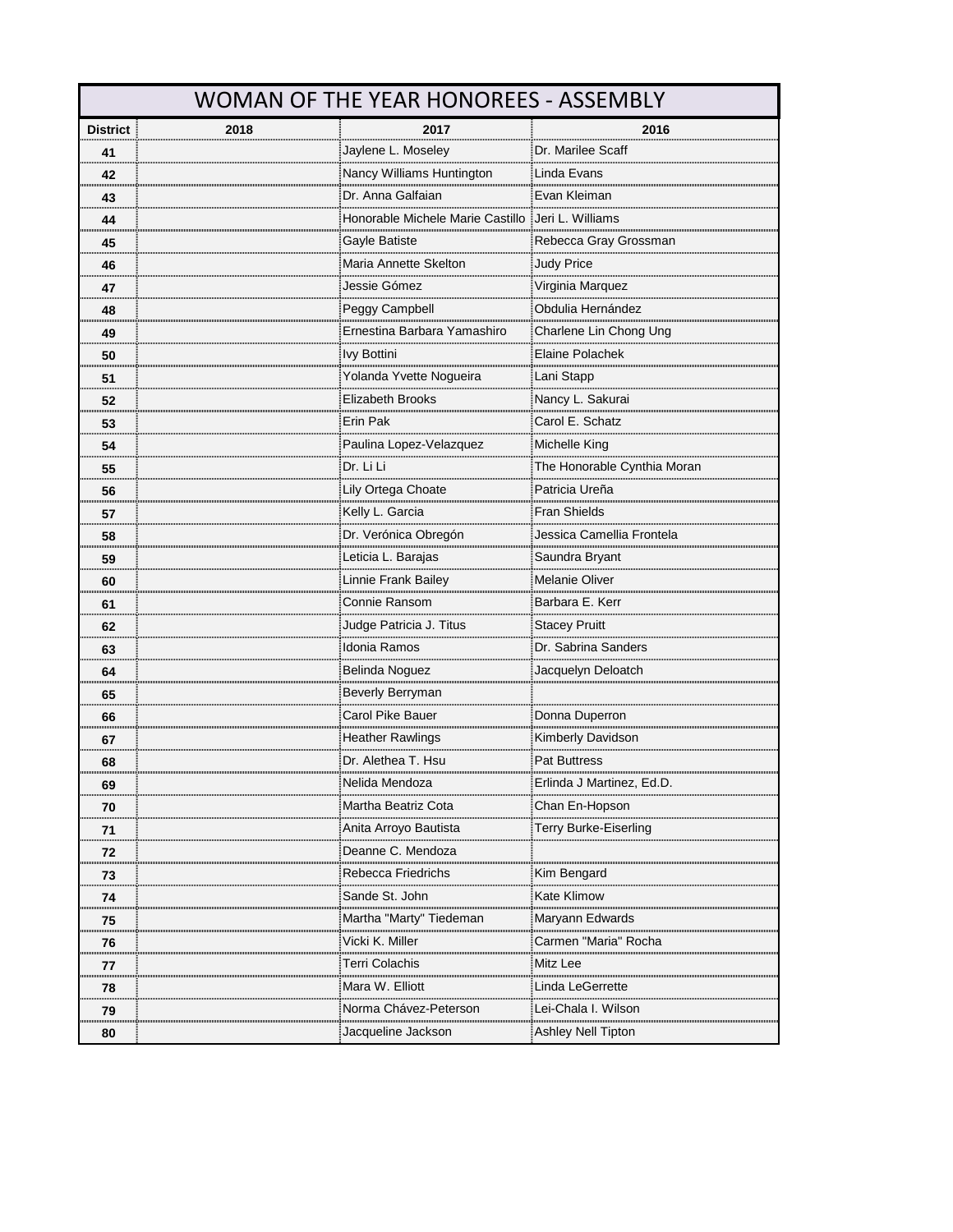| WOMAN OF THE YEAR HONOREES - ASSEMBLY |                                                 |                                                       |                                                         |
|---------------------------------------|-------------------------------------------------|-------------------------------------------------------|---------------------------------------------------------|
| <b>District</b>                       | 2015                                            | 2014                                                  | 2012                                                    |
| 1                                     | Dr. Sarah Woerner                               | Helen Roberti                                         | Debra Broner                                            |
| $\overline{2}$<br>mm                  | Joyce Hayes                                     | Cindy Chesbro                                         |                                                         |
| 3                                     | Audrey Taylor                                   |                                                       | Laura Nicholson<br>                                     |
| 4                                     | Denise Rushing                                  | Josie Enriquez                                        | Robyn Raphael                                           |
| 5                                     | Sherri Brennan                                  | Wendy Thomas                                          | Angelique Ashby                                         |
| 6                                     | Cynthia Renaud                                  | Susan Rohan<br>,,,,,,,,,,,,,,,,,,,,,,,,,,,,,,,,,,,    | Dana King<br>                                           |
| 7                                     | Faye Wilson Kennedy                             | Michele Steeb<br>,,,,,,,,,,,,,,,,,,,,,,,,,,,,,,,,,,   | Elizabeth Basile                                        |
| 8                                     | Elaine Mayumi Whitefeather                      | Jan Scully                                            | Debbie Reynolds                                         |
| 9<br>mm                               | Bobbie Singh-Allen                              | Yvonne R. Walker                                      | Sheila Boxley                                           |
| 10                                    | Kim Mazzuca                                     | Elece Hempel                                          | Ashley Gill                                             |
| 11                                    | Lisa Rico                                       | Lillian Pierce                                        | Alissa Friedman                                         |
| 12                                    | Bonner Grupe Murphy                             | Debbie Johnson                                        | Rebecca Katz                                            |
| 13<br>,,,,,,,,,,                      | Wilhelmina Henry                                | Bonnie Lew                                            | Mary Magee                                              |
| 14                                    | Debbie Toth<br>,,,,,,,,,,,,,,,,,,,,,,,,,,,,,,,, | Cindy Gershen                                         | Arlyce Currie                                           |
| 15                                    | Ying Lee                                        | Lois De Domenico                                      | Diane Burgis                                            |
| 16                                    | Angie Coffee                                    | Dale Kaye                                             | Regina G. Jackson                                       |
| 17                                    | <b>Justice Therese Stewart</b>                  | Jennifer Friedenbach                                  | DeeDee D'Adamo Moosekian                                |
| 18                                    | Rose Padilla Johnson                            | Marie Gilmore<br>,,,,,,,,,,,,,,,,,,,,,,,,,,,,,,,,,,,, | Charmaine Banther                                       |
| 19                                    | Jeanine Cotter                                  | Cecilia Chung                                         | Mara Berns Langer                                       |
| 20                                    | <b>Gail Steele</b>                              | Hafsa Burt                                            | Arminta King                                            |
| 21<br>,,,,,,,,,,,,,                   | Aubrey Nelson                                   |                                                       | Alicia C. Aguirre                                       |
| 22                                    | Melissa Lukin                                   | Jaida Im                                              | Mei Huey Huang                                          |
| 23                                    | Silvia Lopez                                    | Deby Hergenrader                                      | <b>Cindy Chavez</b>                                     |
| 24                                    | Naomi Patridge                                  | Lynda Steele                                          | Malinda Markowitz                                       |
| 25<br>                                | Teresa O'Neill                                  | Sparky Harlan                                         | Heather Anne Sherburn                                   |
| 26                                    | Chief Colleen Mestas                            | Clara Conway                                          | Toni Raymus                                             |
| 27                                    | Rosa Campos                                     | <b>Esther Peralez-Dieckmann</b>                       | Rama K. Khalsa, Ph.D.                                   |
| 28                                    | Honorable Hung Wei                              | Yan Zhao                                              | Anai-i Aranda                                           |
| 29                                    | Helen Rucker                                    | Dayna Sinopoli                                        | Lorraine Louise Person                                  |
| 30                                    | Abby Taylor-Silva                               | Darlene Din                                           | Kathy Turner                                            |
| 31                                    | Elizabeth Diaz                                  | Dr. Luz Gonzalez                                      | <b>Community Water Center</b>                           |
| 32                                    | Carol E. Hernandez                              | Cynthia Pollard                                       | Colleen McGauley                                        |
| 33                                    | Michele 'Miki' Marhoefer                        | Lily Matos DeBlieux                                   | Ruth E. Jensen<br>,,,,,,,,,,,,,,,,,,,,,,,,,,,,,,,,,,,,, |
| 34                                    | Catherine Skow                                  | Little Deer Durvin                                    | Patricia Heiskell Hillman                               |
| 35                                    | NORA HOVSEPIAN                                  |                                                       | Victoria Riskin                                         |
| 36                                    | Deneese Darcel Thompson                         |                                                       | Aida O'Connor                                           |
| 37                                    | Dr. Trudy Arriaga                               | Cheryl Rollings                                       | Jacqui Irwin                                            |
| 38                                    | Jeri Seratti Goldman                            | Debbie Thomas                                         | Christine Ward                                          |
| 39                                    | Julieta Garcia                                  | Pearl Arredondo                                       | Sylvia Fajardo                                          |
| 40                                    | Pamela Langford                                 | Susan Zador                                           | Joy Picus                                               |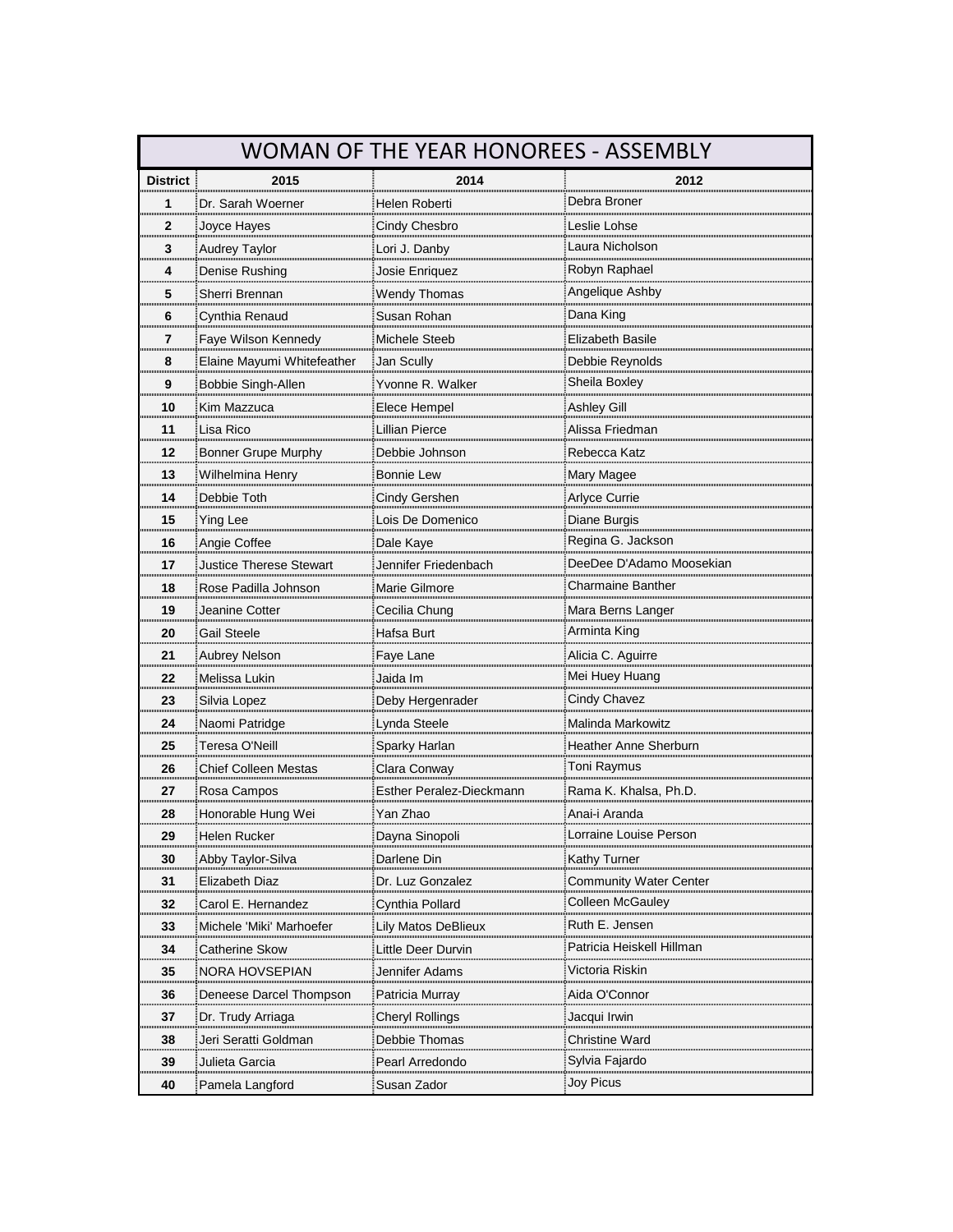| WOMAN OF THE YEAR HONOREES - ASSEMBLY |                        |                               |                                    |
|---------------------------------------|------------------------|-------------------------------|------------------------------------|
| <b>District</b>                       | 2015                   | 2014                          | 2012                               |
| 41                                    | Stella R. Murga        | Kay Mouradian                 | Maricela P. Morales                |
| 42                                    | Deborah Harber         | Dr. Darleana McHenry          | Marian Dodge                       |
| 43                                    | Isolde Gatto           | Kate Hansen                   | Helena David                       |
| 44                                    | Kathy Long             | Tamara Howard                 | Barbara Bigby                      |
| 45                                    | Jan Sobel              | Carolyn Blashek               | Mary Cedillo                       |
| 46                                    | Sidonia Lax            | Jeri Dye Lynch                | Captain Anita Ortega               |
| 47<br>                                | Lydia Salazar-Wibert   | Linda Gonzalez                | Jacquelyn Dupont-Walker            |
| 48                                    | Victoria Fisher        | Dr. Maribel Garcia            | Denise Hunter                      |
| 49<br>                                | SANDRA ROSCO           | Dr. Shelley Enger             | Betty T. Tsang                     |
| 50                                    | Lisa Vanderpump        | Desiree Jade Sol              | Norma Lopez                        |
| 51                                    | Tammy E. Membreño      | Teresa Palacios               | LaVerne V. Knight                  |
| 52                                    | Debra Dorst-Porada     | Carolyn Hemming               | Delores Zurita                     |
| 53<br>,,,,,,,,,                       | Margarita Amador       | Alexandra Suh                 | Susan Dunlap                       |
| 54<br>                                | Catherine Unger        | Carol Biondi<br>              | Sandy Cajas                        |
| 55                                    | Lidia Yun              | Eunice M. Ulloa               | Winifred K. Heiss                  |
| 56                                    | Marjo L. Mello         | Captain Laura Quattlebaum     | Aparna Hande                       |
| 57                                    | Rosa Barragan          | Josefina Elizabeth Canchola   | Maureen A. Hinds                   |
| 58                                    | Dr. PaoLing Guo        | Cindy Van Meeveren            | Ruth E. Gonzales                   |
| 59                                    | Charisse Bremond-Wea   | Lois Jean Hill                | Rebecca Otwell                     |
| 60                                    | Sharyn Link            | Laura Roughton                | Beth Hojnacke                      |
| 61<br>mmun                            | Rose Mayes             | Ofelia Valdez-Yeager          | Elnie Vannatim                     |
| 62                                    | Mari Morales Rodriguez | Mina Semenza                  | Barbara A. McGee                   |
| 63                                    | Maria G. Navarro       | Rachel Chavez                 | Patricia Nix                       |
| 64                                    | Cecilia Moreno         | Charlotte Brimmer             | Rose Mary Ortega                   |
| 65<br>                                | Theresa Harvey         | Virginia Vaughn               | Nicole Laffey                      |
| 66                                    | Rosalinda Garcia       | Leanne Huebner                | Kimberly Ryan                      |
| 67                                    | Hennie Monteleone      | Cindy Domenigoni              | Dianna Gadberry                    |
| 68                                    | Carrie Hummel          | Teresa "Tita" Smith           | Becky Karns                        |
| 69                                    | Pearl Raya             | Irma Macias                   | Marisol Rivera                     |
| 70                                    | Neena Strichart        | Elinor Otto                   | Melinda "Mindy" Stearns            |
| 71                                    | Connie Conard          | Janet Mulder                  | Mary Ybarra                        |
| 72                                    | Cynthia Perazzo        | Marcia Manker                 | Dr. Sueling Chen                   |
| 73                                    | Tilly Levine           | N/A                           | Terry A. Rifkin                    |
| 74                                    | Patty Mouton           | Diana Lee Carey               | <b>Susan Stames Hall</b>           |
| 75                                    | Marie Joyce            | N/A                           | Robin Kaufman                      |
| 76                                    | Santhi Castle          | Margret Merlock               | Nicole A. Clay                     |
| 77                                    | Gloria Deeb Tran       | Wendy Urushima-Conn           | Elaine Murphy                      |
| 78                                    | Mrs. Betty Peabody     | Barbara Bry                   | Rana Sampson                       |
| 79                                    | Vickie E. Turner<br>   | Dr. Dorothy L. W. Smith, Ph.D | Lorena Gonzalez                    |
| 80                                    | Christine R. Moore     | Genoveva Aguilar              | Honorable Ruth Bermudez Montenegro |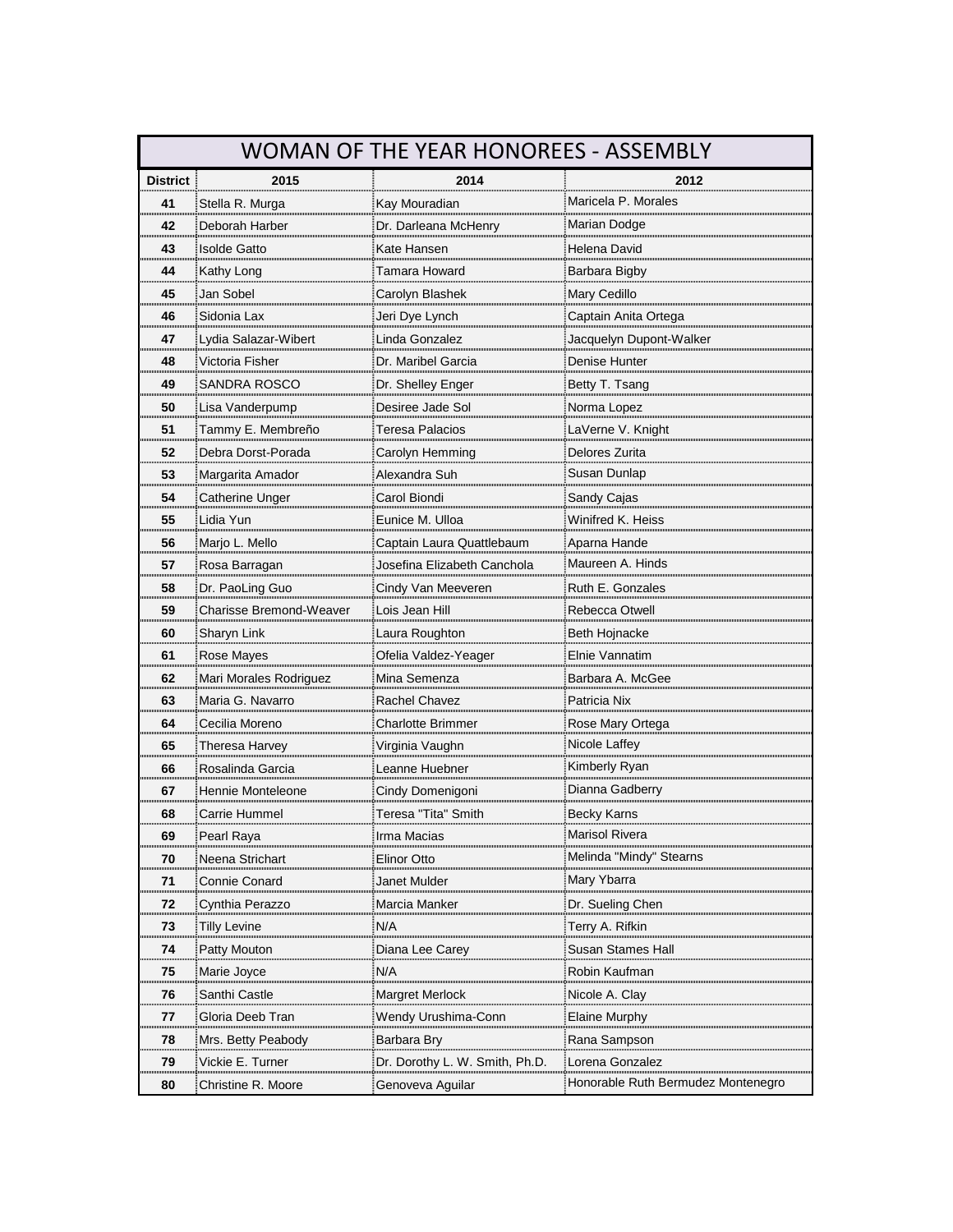|                  |                           | <b>WOMAN OF THE YEAR HONOREES - ASSEMBLY</b>            |                         |
|------------------|---------------------------|---------------------------------------------------------|-------------------------|
| <b>District</b>  | 2011                      | 2010                                                    | 2009                    |
| 1                | <b>Mary Buckley</b>       | ,,,,,,,,,,,,,,,,,,,,,,,,,,,,,,,,,<br><b>Betty Chinn</b> | Sally Tanner            |
| $\mathbf{2}$<br> | Margaret John             | Becky Quigley                                           | Bonnie Sharp            |
| 3                | Colleen Cecil             | Dottie Ray Souter                                       | Marcia E. Myers         |
| 4                |                           | Amber Pilcher                                           | Kathy Sands<br>         |
| 5                | Charlotte Donnermeyer     | Marcy Friedman                                          | Thelma Scott-Skillman   |
| 6                | Mary Evelyn Arnold        | Ramona Nicholson                                        | Leslie Aboudara         |
| 7<br>            | Belle Santos              | Lilibeth Pinpin                                         | Barbara Nemko           |
| 8                | Dawn Myers Purkey         | Rose Conroy                                             | Mayrene Bates           |
| 9                | Sister Jeanne Felion      | Cristina Mora                                           | Mary Anne Aikens        |
| 10               | Kathleen Harmon           | Rachel Michelin                                         | Susan Heberle           |
| 11               | Sandra Scherer            | Gloria Omania<br>,,,,,,,,,,,,,,,,,,,,,,,,,,,,,,,,,,,,   | Tina T. Gallegos Wong   |
| 12               | Celine Kennelly           | Marian Mann                                             | Beverly Kong            |
| 13               | Sascha Bittner            | Esta Soler                                              | Debra Walker            |
| 14               | Karen Weinstein           | Mable F. Yee                                            | Louise Harvey Clark     |
| 15               | Linda Best                | Cindy Gershen                                           | Jean King               |
| 16               | Mayor Jean Quan           | Sharmin Bock                                            | Dr. C. Diane Howell     |
| 17<br>           | Susan Eggman              | Leslie Baranco Martin                                   | Gloria Allen<br>        |
| 18<br>           | Kathy Wat                 | The Honorable Rosa "Rosie" Rios                         | Pamela Russo            |
| 19               | Deborah Owdom             | Josefina R. Enriquez, M.D.                              | Nancy Sansot            |
| 20               | Sherea Westra             | Alison Wiscombe                                         | Carol Arata             |
| 21<br>           | Audrey Rust               |                                                         | Judith Kleinberg, JD    |
| 22               | Tabitha Kappeler- Hurley  | Dolly Sandoval                                          | Mayor Margaret Abe-Koga |
| 23               | Rolanda Pierre-Dixon      | Hermelinda Sapien                                       | Maria Arias Evans       |
| 24<br>           | Patricia Gardner          | Cynthia Chang                                           | Dr. Sandra Fabeı        |
| 25               | Lynn Dickerson            | Melinda Fleming                                         | Joy Madison             |
| 26               | Sharon Silva              | Rima Barkett                                            | Julie A. Andre          |
| 27               | Mrs. Jennifer Tate        | Regina Mason                                            | Melanie Larson          |
| 28               | Elvira Zaragoza- Robinson | Kay Filice                                              | <b>Sally Gutierrez</b>  |
| 29               | Loren Booth               | Sally L. Frazier, Ed.D.                                 | enua <del>r</del> iii   |
| 30               | Liz Morris                | Maxine Bennett                                          | Alice Stowe             |
| 31<br>           | Janet Hinesly             | Amy (Amelia) Arambula                                   | Luisa Medina            |
| 32               | Fanny Hernández           | Judith Tuttle McCarthy                                  | Bonnie Shea             |
| 33               | <b>Bridget Ready</b>      | Marylud Baldwin                                         | Etta Waterfield         |
| 34               | Frances G. Levy           | Susan Shannon                                           | Roberta Stevens         |
| 35<br>mmu        | Carol Lindberg            | Bonnie Sanabia                                          |                         |
| 36               | Kerry A. Puckett          | Jennifer Nelson                                         | Rebecca Otwell          |
| 37               | Janice Parvin             | Vicki Murphy                                            | Denise Lynn Nielsen     |
| 38               | Patti Rasmussen           | Linda White                                             | Paula Cracium           |
| 39               | Norma Gallegos            | Carolyn Rose                                            | Corinne Sanchez         |
| 40               | Linda Pruett              | Anne Kinzle                                             | Connie Lapin            |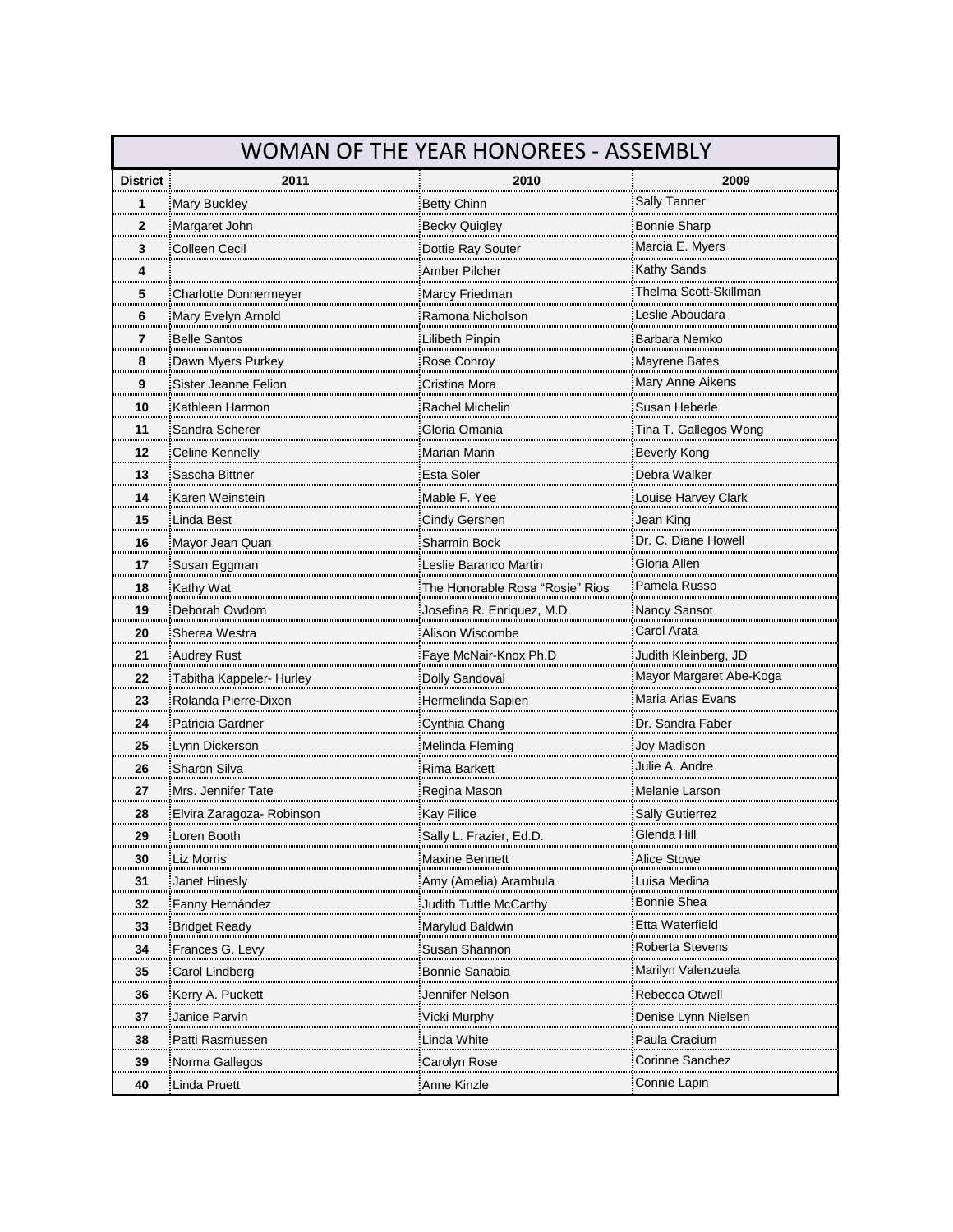| WOMAN OF THE YEAR HONOREES - ASSEMBLY |                                       |                         |                                              |
|---------------------------------------|---------------------------------------|-------------------------|----------------------------------------------|
| <b>District</b>                       | 2011                                  | 2010                    | 2009                                         |
| 41                                    | Jill Baldauf                          | Nancy Greenstein        | Sharon L. Hillbrant                          |
| 42                                    | Madelyn Alfano                        | Joyce Kleifield         | Dr. Barbara Firestone                        |
| 43<br>                                | Cynthia Landeros                      | VACANT                  | Diann Corral                                 |
| 44<br>                                | <b>Beth Costanza</b>                  | Pat Anderson            | Lois Gaston                                  |
| 45                                    | Angelica Salas                        | Maria Lou Calanche      | Sharyn Romano                                |
| 46                                    | Sister Jennie Lechtenberg, SNJM       | Patricia Zarate         | Vera del Pozo                                |
| 47<br>                                | Dr. Antronette (Toni) Yancey, MD, MPH | Bettye Anderson         | Ronnie Jayne                                 |
| 48                                    | Gwendolyn Green                       | OV Smith                | Inola F. Henry                               |
| 49                                    | Karin Wang                            | Jeanette Chavez         | Hathiya Chea                                 |
| 50<br>                                | Jacqueline "Jackie" Brown             | Mary Stauffer, MD       | Maria Ortiz                                  |
| 51                                    | Alison Suffet Diaz                    | Wanza Tolliver          | Denise Gayle Roberts                         |
| 52                                    | LaFlorence Marie Hollis               | <b>Brenda Olmos</b>     | Gladys Russell                               |
| 53                                    | Gila Katz                             | Liz West Odabashian     | Dr. Wanda Austin                             |
| 54<br>                                | Maria Norvell                         | Lisa Tonson             | Barbara Dye                                  |
| 55                                    | Jane Tokubo                           | Roselyn E. Ibanez       | Connie E. Calderon                           |
| 56                                    | Linda Gonzalez                        | Rosa Cueva              | Betty Lou Ormonde                            |
| 57<br>                                | Bettie Nixon                          | Barbara Dickerson, Ph.D | Corporal Irene Meza                          |
| 58                                    | <b>Christine Moreno</b>               | Janet Henke             | Edith Perez<br>                              |
| 59                                    | Carol Banner                          | Debbie McGee            | Karen Davis                                  |
| 60                                    | Mary Su                               | Gayle Pacheco           | Deborah Pauly                                |
| 61                                    | Leticia Gavilanes                     | Peggy Banas             | Nora Delgado                                 |
| 62<br>                                | Josie Gonzales                        | Mrs. Mary Ruth Townsend | Pauline Tidler                               |
| 63                                    | Kathleen J. Tiegs                     | Virginia Blumenthal     | Debbie Brown                                 |
| 64                                    | Reverend Patricia Spicer              | Peggy Cravens           | Janice Ann Oliphant                          |
| 65                                    | Anita Worthen                         | Shannon Luckino         | Tracey Vackar                                |
| 66<br>                                | Jeanie Corral                         | Lynne Craig             | Eva Johnson                                  |
| 67                                    | Diane McGlinchey                      | Janie Anderson          | Janice Mittermeier                           |
| 68                                    | Leyna Nguyen                          | Kris Murray             | Dr. Bich-Lien Nguyen                         |
| 69                                    |                                       | Martha Baker            | Dieu-Quyen Nguyen                            |
| 70                                    | <b>Becky Karns</b>                    | Clara Honea             | Mary Young                                   |
| 71                                    | Joy Dunn                              | Sally Carlson           | Lucetta "Lucy" Dunn                          |
| 72                                    | Patty Segovia-Krause                  | Freydel Bushala         | Hilda Sugarman                               |
| 73                                    | Saundra Waeker                        | Ellen Stotmeister       | Patricia C. Bates                            |
| 74                                    | Marie Waldron                         | Christie Elam-Manry     | Virginia Felker                              |
| 75                                    | Sharon Lawrence                       | Tiffany Lynch           | The Honorable Susan Huguenor                 |
| 76                                    | Ronne Froman                          | Virginia Saldaña        | Rabbi Laurie Coskey, Ed.D.                   |
| 77                                    | Ruth Elizabeth Wimpy Smith            | Jillian Hanson-Cox      | <b>Carol Garlow</b>                          |
| 78                                    | Marti Emerald                         | Arlie Ricasa            | Constance Carroll, Ph.D.                     |
| 79                                    | Pamela Bensoussan                     | Grace Kojima            | Shirley A. Ferrill                           |
| 80                                    | Inez Cardozo-Freeman                  | Rosanna Bayon Moore     | Gloria Gomez                                 |
|                                       |                                       |                         |                                              |
|                                       |                                       |                         | Lt. Governor Honoree:<br>Mary Jane Garamendi |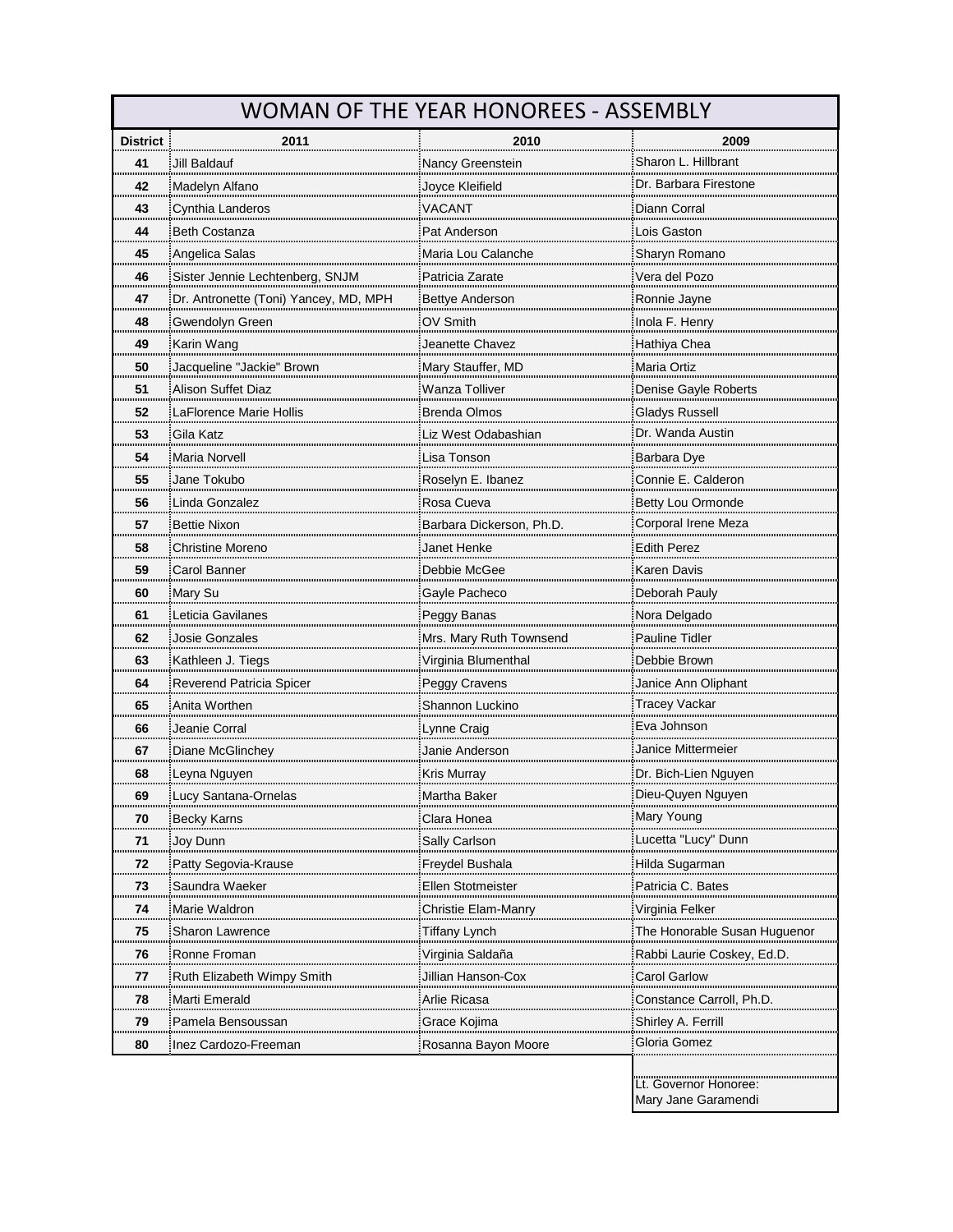| WOMAN OF THE YEAR HONOREES - ASSEMBLY |                              |                              |                                                                  |
|---------------------------------------|------------------------------|------------------------------|------------------------------------------------------------------|
| <b>District</b>                       | 2008                         | 2007                         | 2006<br>,,,,,,,,,,,,,,,,,,,,,,,,,,,,,,,,,,,,                     |
| 1                                     | Sara O'Donnell               | Nell Hamm                    | Dr. Casey Crabill                                                |
| $\mathbf{2}$<br>                      | LeeAnn Grigsby-Puente        | Jackie Baker                 | Vivian Hoffart                                                   |
| 3<br>                                 | Debra Folsom                 | Robin Cayton Sutherland      | Maxine Robinson                                                  |
| 4                                     | Reverend Dr. Winifred Gaines | Sharol Moore                 | Terry Wardley                                                    |
| 5                                     | Jan Schori                   | Claudia Cummings             | Martha Clark Lofgren                                             |
| 6                                     | Gayle Wish                   | Sharon Doghty                | Sergeant Hallie Boone                                            |
| 7                                     | Dyan Foster                  | Kim Thomas                   | <b>Frances Ortiz Chavez</b>                                      |
| 8                                     | Dorothy Montgomery           | Captain Sue Ward             | Irma Rodriquez                                                   |
| 9<br>                                 | Rachel Iskow                 | May Lee                      | Fran Barker                                                      |
| 10<br>                                | Melody Granger-Mayer         | Alice Reimche                | Shelly Blanchard                                                 |
| 11                                    | Norma Griffin                | Nancy Parent                 | Elizabeth Rimbault                                               |
| 12                                    | <b>Marie Brooks</b>          | <b>Jane Morrison</b>         | Annette Hipona                                                   |
| 13                                    | Judge Donna Hitchens         | Gloria Bonilla               | Yvonne Lee                                                       |
| 14                                    | Rocio de Mateo Smith         | Thelma B. Ferguson           | Mayor Janet Abelson                                              |
| 15                                    | June Ransom Hannon           | Donna Foster                 | Lucie M. Titus                                                   |
| 16                                    | Carol H. Williams            | <b>Sharon Cornu</b>          | Dr. Barbara Staggers                                             |
| 17<br>                                | Supervisor Kathleen Crookham | Ellie Wooten                 | Diana Ingram                                                     |
| 18<br>                                | Dian Harrison                | Jamie Yee Hintzke            | Freddye M. Davis<br>                                             |
| 19                                    | Jacqueline Jacobberger       | Helen E. Karr                | Alice Peña Bulos                                                 |
| 20                                    | Ivy Wu                       | Guadalupe Núñez              | Sylvia Cabrera                                                   |
| 21<br>                                | Lennie L. Roberts            | Wiggsy Sivertsen             | <b>Sister Trinitas Hernandez</b>                                 |
| 22                                    | Michele Lew                  | Pat Plant                    | Karen Meredith                                                   |
| 23                                    | Tamara Alvarado              | Jenny Do                     | Dr. Barbara Dawson                                               |
| 24<br>                                | Lee Sturtevant               | <b>Sherriff Laurie Smith</b> | Olivia Soza-Mediola                                              |
| 25                                    | Charlene Petit               | Sheila Carroll               | Gail Gilbert                                                     |
| 26                                    | Joelle Gomez                 | Jane Butterfield             | Kathy Halsey                                                     |
| 27                                    | Cindy Walter                 | Judy Darnell                 | Maria Elena Alcantar                                             |
| 28                                    | Cecilia Del Buono Weymouth   |                              | Carole Morris                                                    |
|                                       | <b>Ruth Evans</b>            | Kristine Walter              | Pamela Kallsen<br><u> ជិតអោយសារយោគអោយអោយអោយអោយអោយអោយអោយអោយអា</u> |
| 30                                    | <b>Patricia Cowles</b>       | Magda Menendez               | Judy Horn                                                        |
| 31                                    | Diana A. Rodriguez           | Sherriff Margaret Mimms      | Ollie Dimery Ratliff                                             |
| 32                                    | Carolyn Hosking              | Jeannette Rogers             | Stephanie Browning                                               |
| 33                                    | Joni Gray                    | Sjany de Groot               | Lawnae Hunter                                                    |
| 34                                    | Karen Cooper                 | Rona Swanson                 | Ellen Gorelick                                                   |
| 35                                    | Officer Anita Chamberlain    | Lupe Anguiano                | Celeste Darga                                                    |
| 36                                    |                              | Judy Hutton                  | Donita J. Winn                                                   |
| 37                                    | Allyson Weinberg             | Sandra Berg                  | Sally Rosiek                                                     |
| 38                                    | Ann Kerman                   | Leigh Nixon                  | Deborah Richman                                                  |
| 39                                    | Nury Martinez                | Sharon Garrett               | Barbara Leyner                                                   |
| 40                                    | Cecile Bendavid              | Arlene Alpert                | Gloria Pollack                                                   |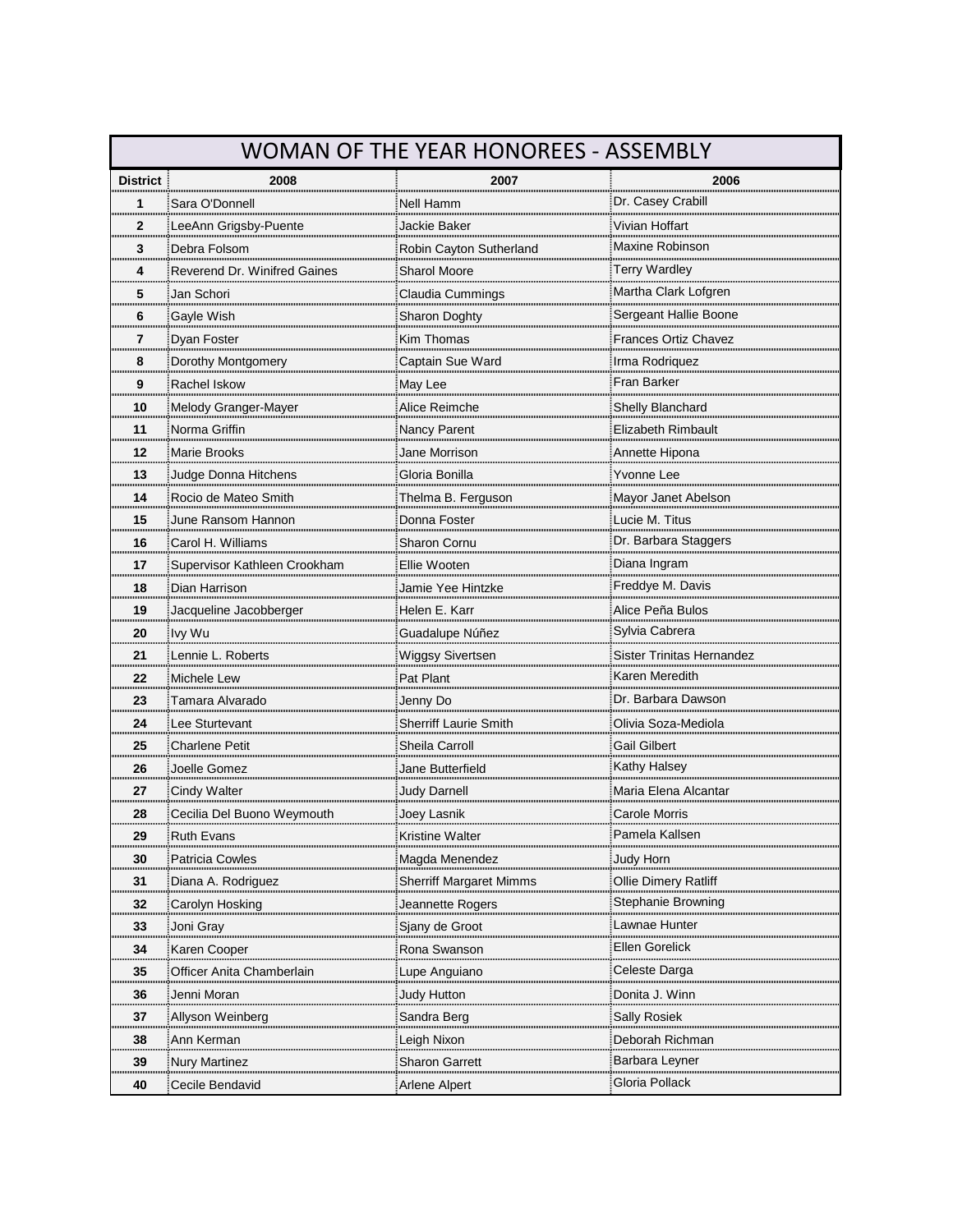| <b>WOMAN OF THE YEAR HONOREES - ASSEMBLY</b> |                                |                                                     |                                   |
|----------------------------------------------|--------------------------------|-----------------------------------------------------|-----------------------------------|
| <b>District</b>                              | 2008                           | 2007                                                | 2006                              |
| 41                                           | Agi Kessler                    | Linda Gross                                         | Sylvia Anderle                    |
| 42<br>                                       | Pegi Matsuda                   | Wendy-Sue Rosen                                     | Mayor Linda J. Briskma            |
| 43                                           | Alice Petrossian               | Diana Abasta                                        | Cathy Saliba                      |
| 44                                           | Judy Wong                      | Juanita Young DeVaughn                              | n/a                               |
| 45                                           | Carol Jacques                  | Sandra L Figuero-Villa                              | Sharon Stricker                   |
| 46                                           | Shelley Santo                  | Patricia Chebac-Reza                                | Ofelia Munguia Hernandez          |
| 47<br>mmun                                   | Karen Earl                     | Meron Ahadu<br>,,,,,,,,,,,,,,,,,,,,,,,,,,,,,,,,,,,, | Mollie 'Lee' Welinsky             |
| 48                                           | Betty Johnson                  | <b>Beverly Blake</b>                                | Sheryl Lee Ralph                  |
| 49<br>                                       | Dondi Atkins                   | Josephine Blanco                                    | Rosie Martinez                    |
| 50                                           | Resa Moye                      | Maria Carrazco                                      | Teresa Uribe                      |
| 51                                           | Margaret Fortune               | Charlena D. Price                                   | Caprice L. Collins                |
| 52                                           | Dr. Susan Kelly                | Mother Lee Omia Broadous Clegg                      | Dr. Ashraf Zadshir                |
| 53                                           | Dee Hardison                   | Lucia Diaz                                          | Dr. Rebecca Foo                   |
| 54                                           | Gloria Lockhart                | Alexandria Torres-Galancid                          | Paula Savage Cohen                |
| 55                                           | Evelyn Knight                  | Mary Walton                                         | Helen Kawagoe                     |
| 56                                           | Mary Lou Landes                | Antonieta Paez                                      | Gloria Duran                      |
| 57<br>                                       | Reyna Diaz                     | Aurora "Betty" Valles                               | Mayor Renee Chavez                |
| 58<br>,,,,,,,,,,,                            | Marie Jones                    | Blanca Espinoza                                     | Dorothy Chu                       |
| 59                                           | Grace Andrus                   | Regina Weatherspoon-Bell                            | Kathie Reece McNeill              |
| 60                                           | Heidi Gallegos                 | Denise Bittel                                       | Ling Ling Chang                   |
| 61<br>                                       | Luz Cardenas                   | Paula Lantz<br>                                     | Diane Fox<br>                     |
| 62                                           | Lois Carson                    | Linda Miranda                                       | Hattie Inge                       |
| 63                                           | Ellen Gaynor Weisser           | Dr. Carla Renee Lidner Baum                         | Gillian Zucker                    |
| 64<br>,,,,,,,,,,,,,                          | Karen Richardson               | <b>Chancellor France A. Cordova</b>                 | Myra Smith                        |
| 65                                           | Dorothy Wolons                 | <b>Charlene Stover</b>                              | Charlotte Jones                   |
| 66                                           | Sonja Wilson                   | Carol Popejoy-Davis                                 | Dana S. Chisolm                   |
| 67                                           | <b>Emily Sanford</b>           | Nina Hull                                           | Nouha Hreish                      |
| 68                                           | Lucille Kring                  | Cristiane Huynh Ngoc                                | Mimi Lozano Holzman               |
| 69                                           | Debra J. Schroeder             | Гегі Rocco                                          | Margaret 'Meg' Robinson           |
| 70                                           | Christina Shea                 | Pam Gooderham                                       | Mayor Elizabeth Pearson-Schneider |
| 71                                           | Judge Jamie Spitzer            | Janine Ingram                                       | Ronetta J. Johnson                |
| 72                                           | Sharon Rogers                  | Terry Brick                                         | Susie Sokul                       |
| 73                                           | Carolyn Cavecche               | Susie Caskey                                        | Caroline Beeson                   |
| 74                                           | <b>Betty Mohlenbrock</b>       | Barbara Metzler                                     | Sharon Zacharius                  |
| 75                                           | Melissa Dollaghan Plescia      | Ursula Kuster                                       | City Councilmember Marie Waldron  |
| 76                                           | Tracy Jarman                   | Brigadier General Angela Salinas                    | <b>Judy Bramer</b>                |
| 77                                           | Chairwoman Rhonda Welch-Scalco | Bonnie LaChappa                                     | Lynn La Suer                      |
| 78                                           | April Holmes                   | <b>Judy McCarty</b>                                 | Eleanor Grace Castillo            |
| 79                                           | Nancy Owen                     | Marie Foley                                         | Betty J. Winters                  |
| 80                                           | Helayne Van Houten             | Cynthia D. Flores                                   | Patty Delgado Service             |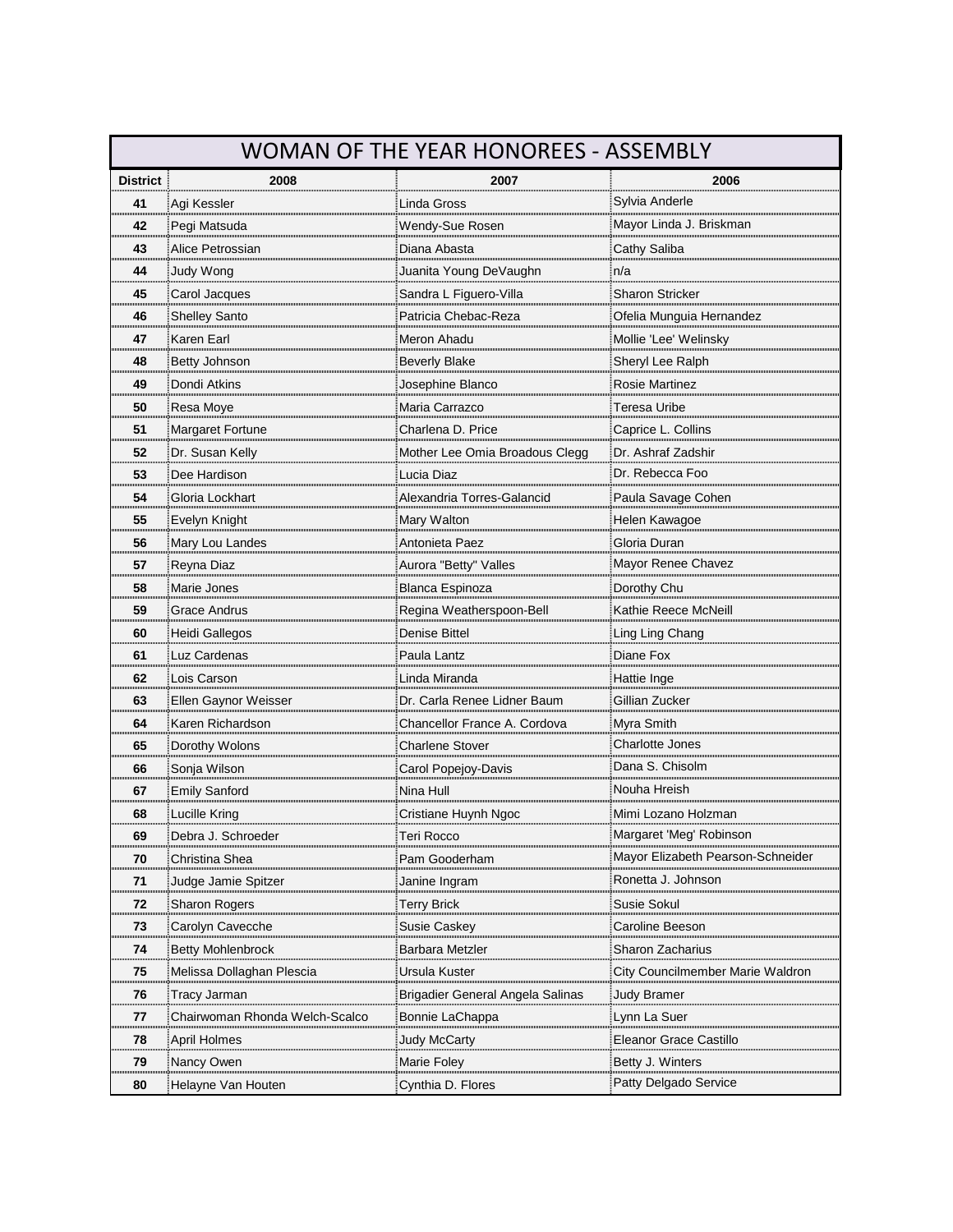|                 |                              | WOMAN OF THE YEAR HONOREES - ASSEMBLY |                           |
|-----------------|------------------------------|---------------------------------------|---------------------------|
| <b>District</b> | 2005                         | 2004                                  | 2003                      |
| 1               | Cheryl Schneider             | Mary Szecsey                          | Lucille Vinyard           |
| 2<br>           | Kim Chamberlain              | Cetherine Guttierrez                  | Victoria 'Missy' McArthur |
| 3               | LaDonna Joiner               | Katy Thoma                            | Sue Horne                 |
| mm<br>4         | Helen Baumann                | _orrie Lewis                          | Alice M. Dowdin           |
| 5               | Muriel Johnson               | Gail Kipp                             | Lois Frazier              |
| 6               | Lynn Schmidt-Cryer           | Suzanne Randall                       |                           |
| 7               | Reverend Ann Gray Bird       | Moira Johnston-Block                  | Ani Weaver Morse          |
| 8               | Deborah McGuire              | <b>Mary Stephens</b>                  | Susan Tom                 |
| 9<br>mm         | Mary Brill                   | Catherine Campisi, Ph.D               | Genevieve Shiroma         |
| 10              | Phyllis Grupe                | Carol Meehleis                        | Annette Merdaca           |
| 11<br>          | Judy Moon                    |                                       | Ginger Marsh              |
| 12              | <b>Tess Manalo-Ventresca</b> | Marie Brizuela                        | Libby Denebeim            |
| 13              | Lateefah Simon               | Sister Bernie Galvin                  | Theresa Sparks            |
| 14              | Beatriz Leyva-Cutler         | Sharon Fuller                         | Helen Carr                |
| 15              | Penny Redmon                 | n/a                                   | Karen Pope                |
| 16              | Lena Tam                     | Ronnie Caplane                        |                           |
| 17<br>          | Candice Adam-Medefind        | Diane Madrid Batres                   | Darlene Penn              |
| 18              | Dr. Kirsten Severson         | Alexandra Matteucci-Perkins           | Suzanne Barba             |
| 19              | Kitty Mulloly                | Mary Griffin                          | Ruth Nagler               |
| 20              | Sybil Smith                  | Nina Moore                            | Sister Elaine Sanchez     |
| 21              | Nonette Hanko                | n/a                                   | Patricia Briggs           |
| 22              | <b>Judy Nadler</b>           | Pearl Cheng                           | Maria Marroquin           |
| 23              | Rose Amador                  | Blanca Alvarado                       | Khanh Tran                |
| 24              | Judge Erica Yew              | Kathleen King                         | Rhonda McClinton-Brown    |
| 25              | Barbara Bigelow              | Janice Keating                        | Lynn Muratore             |
| 26              | Susan de Polo                | Carol Davis                           | Marian Smith-Palmer       |
| 27              | Juana Enriquez               | Sylvia Hamilton                       | Deborah Abbott            |
| 28              | Linda Sanchez                | Kathleen Z. Johnson                   | Rebecca J. Garcia         |
| 29              | Deby Hergenrader             | Ellie Huston                          | Lori Mascarenas           |
| 30              | Dolores Huerta               | Nancy Strong                          | Betty Weaver              |
| 31              | Robyn Gonzales               | Carole Sarkisian-Bonard               | Hilda Cantu-Montoy        |
| 32              | Trudy Brown                  | Linda Vernon                          | Patricia Farris           |
| 33              | Dee Lacey                    | Carolee Munger                        | Marla Morrissey           |
| 34              | Peggy Teal                   | Peggy Sanders                         | Joan Fischer              |
| 35              |                              | Isabel Blagbourne                     | Carmen Ramirez            |
| 36              | Georgia Graham               | Sherry Lasagna                        |                           |
| 37              | Barbara Simmons              | Antonie Strickland                    | Janice Parvin             |
| 38              | Dr. Margaret Peterson        | Deanna Halter                         | Laurene Weste             |
| 39              | Maria Elena-Perez            | Marie Harris                          | Doris Castaneda           |
| 40              | Jane Bright                  | Linda Hall                            | Mimi Robins               |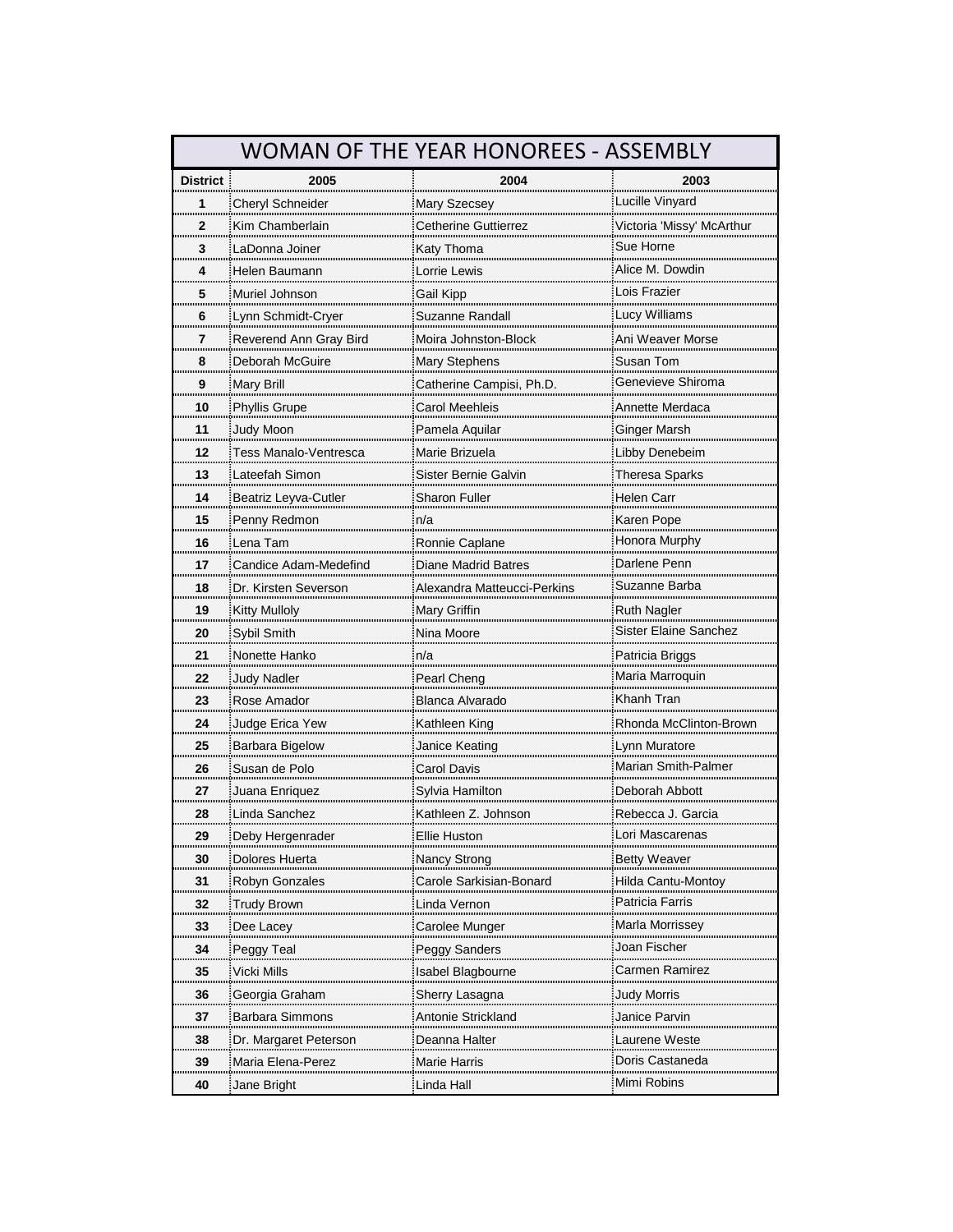|                          |                            | <b>WOMAN OF THE YEAR HONOREES - ASSEMBLY</b> |                                              |
|--------------------------|----------------------------|----------------------------------------------|----------------------------------------------|
| <b>District</b>          | 2005                       | 2004                                         | 2003                                         |
| 41                       | Suzanne Verge              | Jo Kitz                                      | Elizabeth Morosco                            |
| 42<br>                   | Jennifer Pizer             | Daphna Edwards Ziman                         | n/a                                          |
| 43                       | Christina Perez Gonzalez   | Annie G.Reed                                 | Carole Nese                                  |
| 44                       | Maria Mehranian            | Dr. Lucille Leong                            | n/a                                          |
| 45                       | Nancy Smith                | Carol Jacques                                | Kam L. Lee                                   |
| 46                       | <b>Eleanor Olmos</b>       | Lucille Romero                               | Mary Lou Trevis                              |
| 47                       | Betty Jo McKinney          | Alicia Salazar                               | Valaria McCaw Lincoln                        |
| 48                       | Connie Watson              | Olivia E. Mitchell                           | Susan Ahn                                    |
| 49                       | Irma Resendez              | May To                                       | Joan Holtz                                   |
| 50                       | Aurelia Harris             | Marcia Rodriguez-Cox                         | Carmen Avalos                                |
| 51                       | Lydia Cincore Templeton    | Carolyn Aoki-Hyatt                           | Judy Trimble                                 |
| 52                       | Edna Aliewine              | Elvira Oropeza                               | Sweet Alice Harris                           |
| 53                       | Margaret Estrada           | Marilyn White                                | Deone Colbary                                |
| 54                       | Dr. Susan Lawrenz-Miller   | Lou Anne Bynum                               | Jeanette A. Nishikawa                        |
| 55                       | Creasie L. Adams           | Cecilia Moreno                               | Joeann Valle                                 |
| 56                       | Deborah Lynn Anderson      | Angie Medina                                 | Lillian Gonzales                             |
| 57                       | Marlen Garcia              | Camie Poulos                                 | Nancy Gibson                                 |
| 58                       | Reyna Del Haro             | Margaret Granado                             | Carol Reza                                   |
| 59                       | Carol Banner               | Sarah Flores                                 | Twila Hartz                                  |
| 60                       | Helen Doss                 | Joanne Coontz                                | Deborah Pauly                                |
| 61                       | Dr. Gloria Morrow          | Reva Salter<br>,,,,,,,,,,,,,,,,,,,,,,,,,,,,, | Cristina Carrizosa                           |
| 62                       | Arlene Piazza              | Susan Longville                              | Amparo Olguin                                |
| 63                       | Mary Ellen Leggio          | Sandra J. Kaiser                             | Lavaun Sutton                                |
| 64                       | Rose Girard                | Betty Barker                                 | Cindy Roth                                   |
| 65                       | Laura Froehlich            | Helga Wolf                                   | Robin Lowe                                   |
| 66                       | Linda Woods                | Janet Kister                                 | Roxanne Petteway                             |
| 67                       | Kominsky                   | Teresa Murphy                                | Johnnie Strohmyer                            |
| 68                       | Arlene Schafer             | Julie Beckman                                | Joan Finnegan                                |
| 69<br>,,,,,,,,,,,,,,,,,, | <b>Eileen Server</b>       | Quynh Kieu                                   | Mary Ann Foo                                 |
| 70                       | Charlene Hatakeyama        | Carol Hoffman                                | Carolyn McInerney                            |
| 71                       | Dorothy Wedel              | Kate Keena                                   | Emmy Day                                     |
| 72                       | Shirley McCracken          | Sueling Chen                                 | Dee Erman                                    |
| 73                       | Joyce Van Schaack          | Cathryn DeYoung                              | Lois Gardener                                |
| 74                       | N/A                        | n/a                                          | Juanita Hayes                                |
| 75                       | Mindy Fletcher             | Merrilee Boyack                              | Darlene Hansen                               |
| 76                       | Judy "Beauty" Forman       |                                              | Alemi Daba<br>,,,,,,,,,,,,,,,,,,,,,,,,,,,,,, |
| 77                       | Linda Chase                | Priscilla J. Schreiber                       | Anna L. Dewey                                |
| 78                       | Mary Jo Buettner           | The Honorable Lillian Lim                    | Rosemary White-Pope                          |
| 79                       | Yvette R. Williams         | The Honorable Randa M. Trapp                 | Maxine Wilson                                |
| 80                       | Evelyn Hernandez-Valentino | Jamie Sepulveda-Bailey                       | Mary Newell Camacho                          |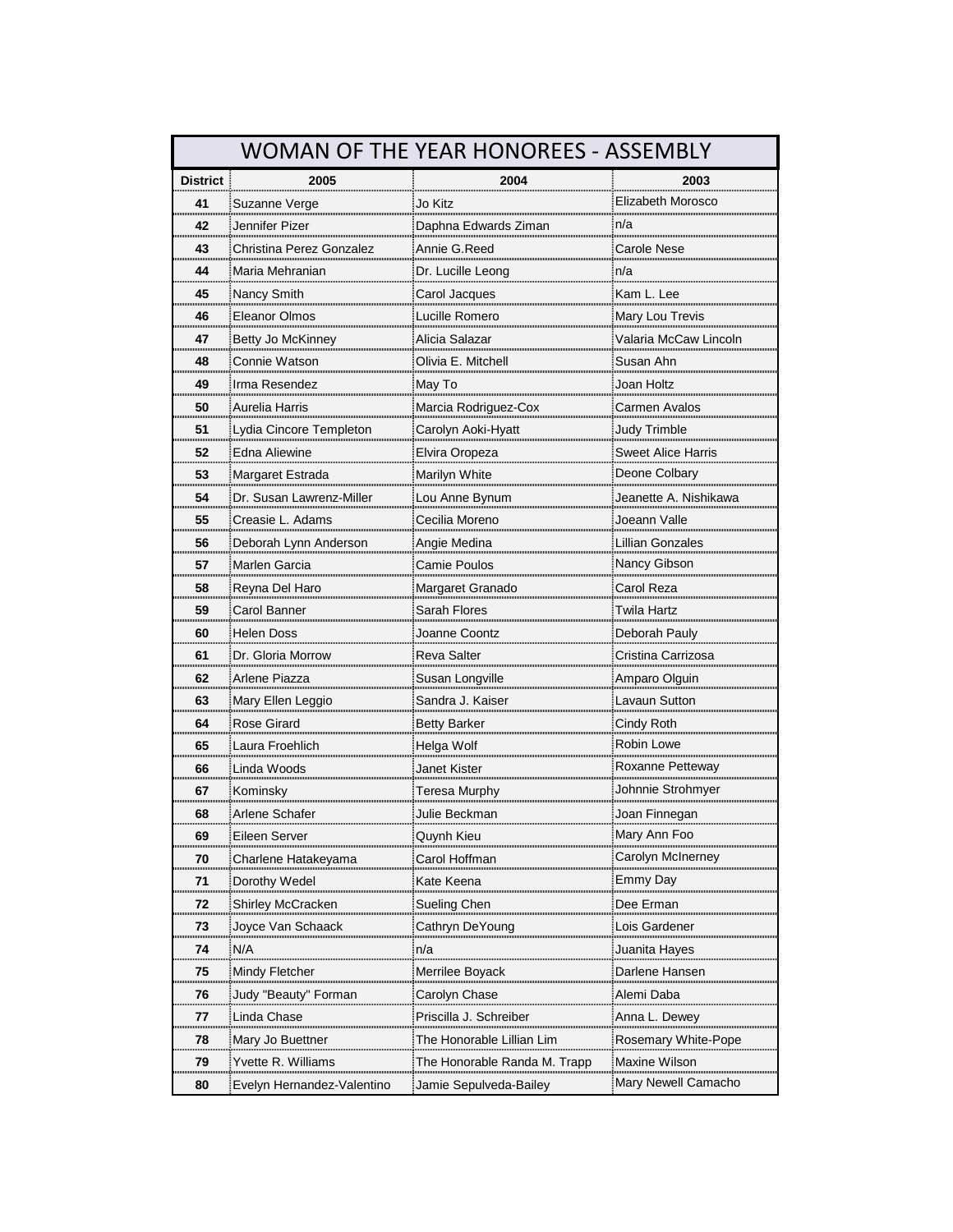|                     | WOMAN OF THE YEAR HONOREES - ASSEMBLY                   |                                |                                           |  |
|---------------------|---------------------------------------------------------|--------------------------------|-------------------------------------------|--|
| <b>District</b>     | 2002                                                    | 2001                           | 2000<br>,,,,,,,,,,,,,,,,,,,,,,,,,,,,,,,,, |  |
| 1                   | Amber Trotter<br>,,,,,,,,,,,,,,,,,,,,,,,,,,,,,,,,,,,,,, | Marie De Santis                | Beverly Noll                              |  |
| 2                   | Frances Jenkins                                         | Joan Smith                     | Leela Rai                                 |  |
| 3                   | <b>Betty Hood</b>                                       | Mary Anne Houx                 | Mary Richey                               |  |
| 4                   | Carol A. Vaillancourt                                   | Kathy Lund                     | Lucia Blake                               |  |
| 5                   | Wilma Reker Dyer                                        | Neva Cimaroli                  | Joyce E. Arredondo                        |  |
| <br>6               | Jeannette Sotomayor                                     | Andrea Fox                     | June Fesler                               |  |
| 7                   | Annette Taylor                                          | Carol Vellutini                | Carmen Garcia                             |  |
| 8                   | Pam Gill-Fisher                                         |                                | Patty Bogle                               |  |
| ,,,,,,,,,,,,,,<br>9 | Linda Gibson-Fowler                                     | Mary Watts                     | Emmy Gunterman                            |  |
| <br>10              | Elizabeth Pidwerbecki                                   | Shelly Blanchard               | Julie Rogers                              |  |
| 11                  |                                                         | Bette Boatmun                  | Mary Kobayashi                            |  |
| 12                  |                                                         | Elmy Bermejo                   | Julie Lee                                 |  |
| ,,,,,,,,,,,,<br>13  | <b>Helen Myers</b>                                      | Feysan Lodde                   | <br>Jane Morrison                         |  |
| 14                  | Captain Bonnie Stanton                                  | Barbara Cottman Becnel         | Greba Jackson                             |  |
| 15                  | Margaret M. White                                       | Kathy Leighton                 | Carolyn Wente                             |  |
| 16                  | Skip Hart                                               | Gracie Johnson                 | n/a                                       |  |
| 17                  | Marian Jacobs                                           | Ruthann Rhodes                 | Sovanna Koeurt                            |  |
| 18                  | Bessie Parafina                                         | Irene Wolf                     | Sheila Hill-Fajors                        |  |
| 19                  | April Vargas                                            | Natalie Lanam                  | Clarita 'Pete' Kennedy                    |  |
| <br>20              | Jan Perkins                                             | Carolyn Feng                   | Linda Alexander                           |  |
| 21                  | Judy Hanneman                                           | Angel Batt                     | Carolyn Doggett                           |  |
| 22                  | Tae Yun Kim                                             | Amy Dean                       | Margaret Kung                             |  |
| 23                  | Rubie Golart                                            | Alice Alvarez                  | Dr. Linda T. Murray                       |  |
| 24                  | Moon-Hi Ro Ree                                          | Leona Butler                   | Lori Fox                                  |  |
| 25                  | <b>Carol Chandler</b>                                   | Barbara G. Deatherage          | Virginia K. White                         |  |
| 26                  |                                                         | Audrey Foster                  | Marie Therese Damrell Gallo               |  |
|                     | The Women of Casa de la Cultura                         |                                |                                           |  |
| 27<br>              | (Leonor Fernandez accepting)                            | Ana Venture Phares             | Velma Hollingsworth                       |  |
| 28                  | Eleanor S. Villareal                                    | Della Garcia                   | Sherry Dang                               |  |
| 29                  | Betty Elliot                                            | Eleanor A. Salazar             | <b>Roselyn Clark</b>                      |  |
| 30                  | Mildred Riblett                                         | Bernice Bonillas               | Dr. Marcia Sablan                         |  |
| 31                  | Sandra L. Neri                                          | Lupe Sosa                      | <b>Mary Stanley</b>                       |  |
| 32                  | Robin Mangarin                                          | Ginger Moorhouse               | Cheryl Ann McIntosh                       |  |
| 33                  | Barbara Butz                                            | Cecilia 'CC' Todd              | Phyllis Madonna                           |  |
| 34                  |                                                         | Dorothy Searles Bailey Bennett | Hildamae Voght                            |  |
| 35                  | Paula Rudolph, Ph.D.                                    | Margaret A. Connell            | Yolanda M. Benítez                        |  |
| 36                  | Mary Miller                                             | Celeste Eckley                 | Roberta A Veloz                           |  |
| 37                  | <u>ynda D. Bowman.</u>                                  | Jean Daily-Underwood           | Kim Gibas                                 |  |
| 38                  | Elaine Freeman                                          | Debbie Forstall                | Coleen Cannon Ary                         |  |
| 39                  | Mary Beth Heglund                                       | Flor Sabado Bustos             | Sandra E. Crouch                          |  |
| 40                  | Dr. Marlene R. Bane                                     | Jane Y. Lee                    | Helen Madrid-Worthen                      |  |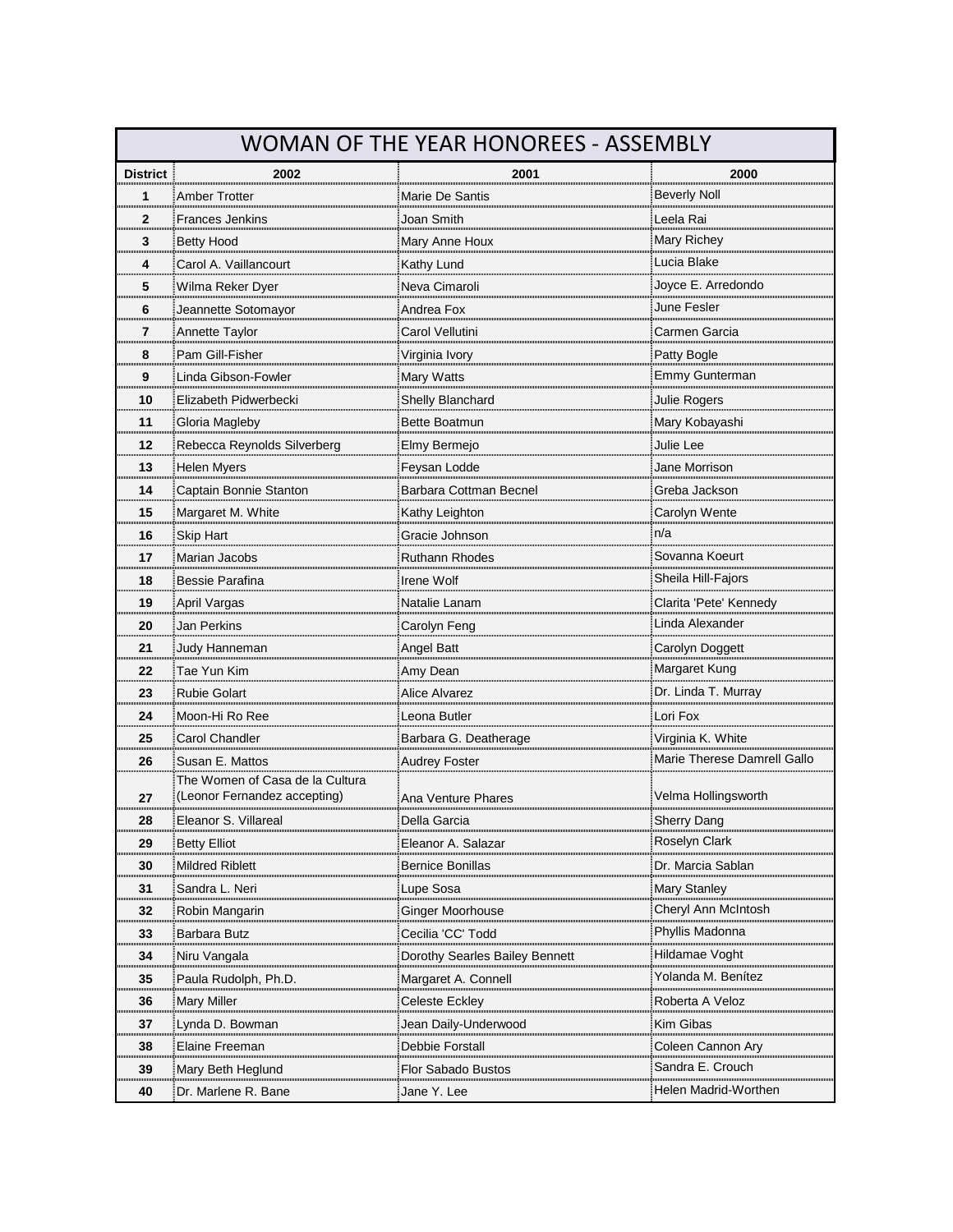|                  | <b>WOMAN OF THE YEAR HONOREES - ASSEMBLY</b> |                                       |                              |  |
|------------------|----------------------------------------------|---------------------------------------|------------------------------|--|
| <b>District</b>  | 2002                                         | 2001                                  | 2000                         |  |
| 41               | Pam Brady                                    | Lila Aurich                           | Millie Rosenstein            |  |
| 42<br>,,,,,,,,,, | Carmen H. Warschaw                           | Barbara Yaroslavsky                   | Janice Wood                  |  |
| 43               | Odalis Suarez                                | Catherine Montero                     | Mary Weaver Boger            |  |
| 44               | Yesceni Ramirez                              | Gwendolyn W. McMullins                | <b>Diane Scott</b>           |  |
| 45               | Felicitas Acosta                             | Irma Guillen                          | Maryanne Hayashi             |  |
| 46               | Lisa L. Sugino                               | Sylvia Robledo                        | Gloria Farias                |  |
| 47<br>mmm        | Eulanda Lynn Matthews                        | Val Cole<br>                          | Gladys Wesson Strickland     |  |
| 48               | Mildred Scruggs                              | Sharon Seldon                         | Sandra J. Evers-Manly        |  |
| 49               | Holly Knapp                                  | Ruth Swiggett                         | Yang 'Kelly' Yang            |  |
| 50               | Eileen Villareal                             | Norma J. Perez                        | Rena Patton                  |  |
| 51               | Margaret Megan Roi                           | Sister Regina Clare Salazar, CSJ      | Peggy Castle Doherty         |  |
| 52               | Ella Marie Bailey                            | Lorraine Cervantes                    | A. Ann Fields                |  |
| 53               | Carolyn K. Jeffers                           | Rita Schroeder                        | Marilyn Whirry               |  |
| 54<br>           | Shirley Borks                                | Betty Keller                          | Olivia Herrera               |  |
| 55               | Julie Ruiz Raber                             | Maria Norvell                         | n/a                          |  |
| 56               | Mary Loya                                    | Margaret 'Peggy' Lee                  | The Honorable Betty Ferraro  |  |
| 57<br>           | Mariana Lake                                 | Bonnie Jimenez                        | Gloria A. Nodal-Mitchell     |  |
| 58<br>           | Marcella Calderon                            | Kathy Salazar                         | Cheri kelley<br>             |  |
| 59               | Sandra Neas                                  | Joan Marie Schmidt                    | Vikki Stapleton              |  |
| 60               | Petra Calabro                                | Sabrina Peng                          | Ruth B. Shannon              |  |
| 61<br>           | Dr. Bonnie Mooney                            | Kathy Kinley, Ed.D                    | n/a                          |  |
| 62               | Margaret B. Hill                             | Marielena Garcia-Shorett              | Rosemary H. Colunga          |  |
| 63               | Sherry Leonard                               | Barbara 'Bobbie' R. Henderson Leonard | Janice L. Ritherford         |  |
| 64<br>           | Rebecca Pacheco                              | Jackie Cardelucci                     | Monica E.Garcia              |  |
| 65<br>           | Lori Van Arsdale                             | n/a                                   | n/a                          |  |
| 66               | Adele Harrison                               | Theresa 'Teri' Ferro                  | n/a                          |  |
| 67               | Germaine Erskine                             | Eileen DeWitt Murphy                  | Dr. Loretta Azzaretti Molino |  |
| 68               | Marilyn Lewis Tortolano                      | Mayor Margie L.Rice                   | Linda Paulsen                |  |
| 69<br>mmu        | Helen R. Brown                               | Mai Cong                              | Sister ⊨ileen ivici∿erney    |  |
| 70               | Joy Schaefer                                 | Patty Vidovich                        | n/a                          |  |
| 71<br>           | Marcia Gilchrist                             | Paula Hoogendoorn Burton              | Carol Gamble                 |  |
| 72               | Rose Espinoza                                | Charla Hall<br>                       |                              |  |
| 73               | Linda L. Lindholm                            | Anna Bryson                           | Julianne Nygaard             |  |
| 74               | Christy Guerin                               | Linda H. Donahue                      | Dana Serrano                 |  |
| 75               | Hartha Jackson                               | Phyllis Comer                         | Ellie Whitcomb               |  |
| 76               | Sunniva Sorby                                | Gracia Molina Pick                    | Lanna Walsh                  |  |
| 77               | Mary Carlson                                 | Mary Hammack                          | Lynda Gayle Rosolino         |  |
| 78               | Dani S. Grady                                | Maureen Brennan                       | Ruth Helen Johnson           |  |
| 79               | Pepper Rae Coffey                            | Consuelo Zuniga                       | Mary Kay Dennison            |  |
| 80               | Terry B. Henderson                           | Stella A. Mendoza                     | Ellen Sanders Way            |  |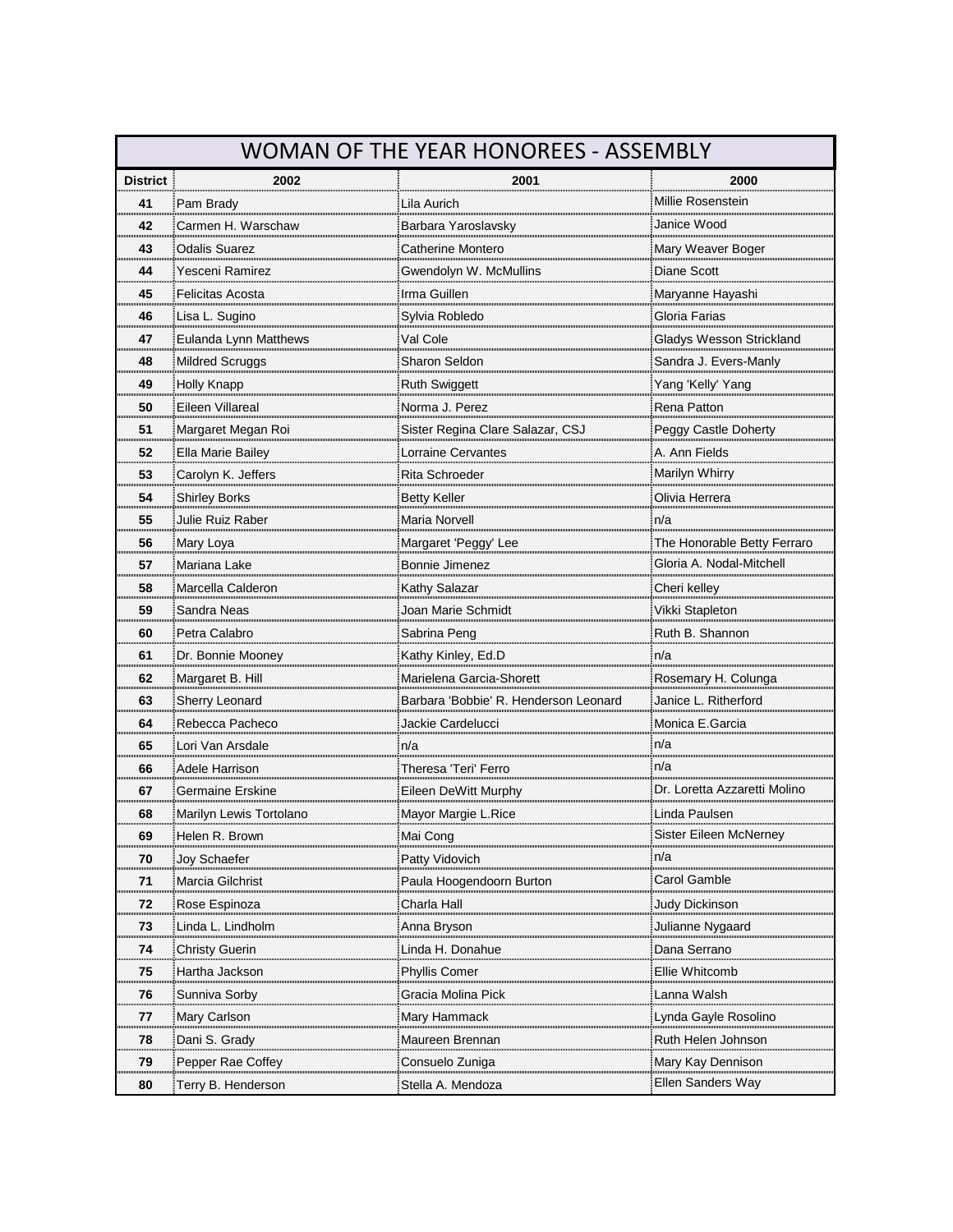| <b>WOMAN OF THE YEAR HONOREES - ASSEMBLY</b> |                                                |                                    |                                |
|----------------------------------------------|------------------------------------------------|------------------------------------|--------------------------------|
| <b>District</b>                              | 1999                                           | 1998                               | 1997                           |
| 1                                            | Louise Talley                                  | Marianne Pennekamp                 | Val Muchowski                  |
| $\mathbf{2}$<br>                             | Genie Gray                                     | Jalene Andrews                     | Sandra Gilbert                 |
| 3<br>                                        | Barbara Rand Nagel                             | Barbara Ramey                      | Sherrill Webb                  |
| 4                                            | Ellen Day                                      | Tracy Fuller                       | Karen Atteberry                |
| 5                                            | Linda Muskopf                                  | Rebekah M. Keith                   | n/a                            |
| 6<br>                                        | Diane Landman                                  | <b>Ethel Seiderman</b>             | Rebecca Wood Watkin            |
| 7<br>,,,,,,,,,,,,,,,                         |                                                | Christina Cunningham               |                                |
| 8                                            | Nancy Erly                                     | Rose Conroy                        | Afsoon Roshanzamir             |
| 9<br>,,,,,,,,,,,                             | Maggie Schelen                                 | Betty Perry                        | Mary B. Walton                 |
| 10                                           | Dr. Terri L. Speed                             | Christina Huerta De La Cruz        | <b>Ilene Connerly</b>          |
| 11                                           | <b>Frances Greene</b>                          | Mary Perez                         | Colleen Coll                   |
| 12                                           | Sandra Akiko Ouye Mori                         | Suzanne McDonnell Giraudo          | Kathleen "Kay" Gulbengay       |
| 13                                           | Rita R. Semel                                  | Gladys Sandlin                     | Geraldine Gillette Earp        |
| 14<br>                                       | Sue Hodges                                     | Patricia Cooper                    | Nancy Dutcher                  |
| 15                                           | Donna Burke                                    | Gail Emery                         | Helen Troxel                   |
| 16                                           | n/a                                            | Virginia Krutilek                  | Sherry M. Hirota               |
| 17                                           | Bobbie Fay Cossey                              | Fi Brewer                          | n/a                            |
| 18<br>                                       | Maria Ochoa                                    | Cathie Kelly                       | <b>Betty DeForest</b>          |
| 19                                           | Margaret A. Taylor                             | Adrienne J. Tissier                | Perla G. Ibarrientos           |
| 20                                           | Rebecca Corley Rebello                         | Valerie Stewart                    | Patricia L. Danielson          |
| 21<br>                                       |                                                |                                    | Ginny Lear                     |
| 22                                           | Daisy Chu                                      | Deputy Police Chief Adonna Amoroso | Patricia Castillo              |
| 23                                           | Corazon Basa Cortez Tomalinas                  | Mable Mosley                       | Isabel Nannini                 |
| 24                                           | Jean McNeill Rummelhof                         | Nancy Pyle                         | Ann Welborn Danneı             |
| 25<br>                                       | Gail Sward<br>,,,,,,,,,,,,,,,,,,,,,,,,,,,,,,,, | Nancy Rosasco                      | Pat Kuhn                       |
| 26                                           | Peggy Heller                                   | Sybil N. Crookham                  | Dr. Linda Gillispie            |
| 27                                           | Seema Weatherwax                               | Helen Rucker                       | Argelia Flores                 |
| 28                                           | Delia Mendez                                   |                                    | Angie Morfin                   |
| 29                                           | Sally Lewis                                    | Sherry Lee Pinkham                 | ⊨iizabeth Khachigian           |
| 30                                           | Warden Gail Lewis                              | Cathy L. Prout                     | E.Charlene Apodaca             |
| 31<br>                                       |                                                | Kathleen Satomi Omachi             | Sister Christine Healy, C.S.C. |
| 32                                           | Lura Nadell Gettings                           | Darlene Jensen                     | Frances Conrad Gunner          |
| 33                                           | Franziska Mueller Shepard                      | Edith 'Edie' Knight                | Ramona Davenport Rogers        |
| 34                                           | Diana Carloni Nourse                           | Jean Campbell DeBlasis             | Joann Almond                   |
| 35                                           | Jean K. Schuyler                               | Jeanne Graffy                      | Dorothy Jue Lee                |
| 36                                           | Joan McCurdy Elton                             | Connie Worden Roberts              |                                |
| 37                                           | Irene G. Pinkard, Ed.D                         | Dorothy Ramirez                    | Florence Lomanno               |
| 38                                           | Ginny Murray                                   | Lin G. Squires                     | Colleen M. Hardman             |
| 39                                           | Soledad Alatorre                               | Virginia Barragan                  | Marjorie Britt                 |
| 40                                           | Judith Hirshberg                               | Dr. Tyree Wieder                   | Nancy J. McMillan              |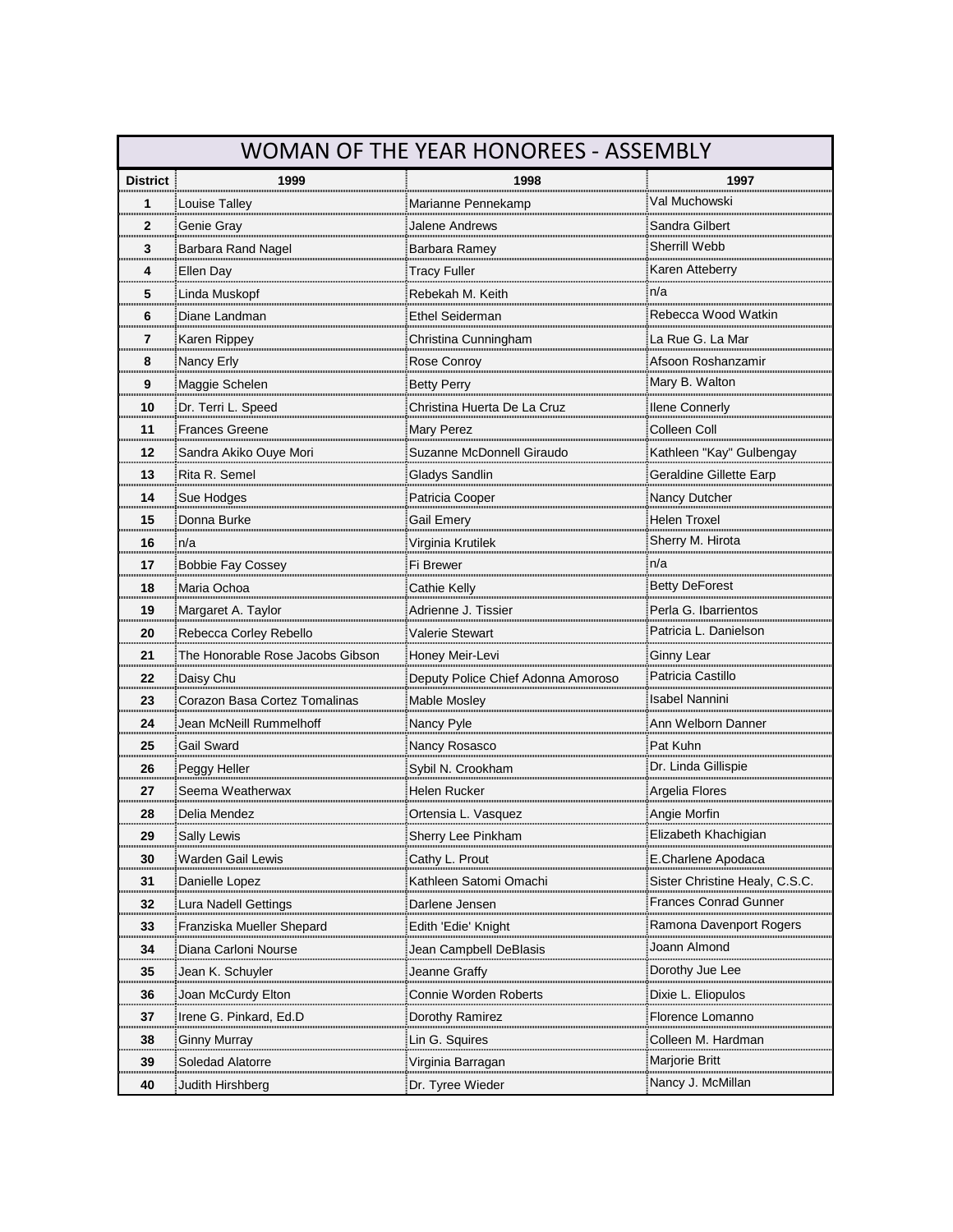| <b>WOMAN OF THE YEAR HONOREES - ASSEMBLY</b> |                                                        |                                                              |                             |
|----------------------------------------------|--------------------------------------------------------|--------------------------------------------------------------|-----------------------------|
| <b>District</b>                              | 1999                                                   | 1998                                                         | 1997                        |
| 41                                           | Sylvia Shniad                                          | Dolores M.Press                                              | Patricia Ann Mac Neil       |
| 42<br>                                       | Sharon Ryer Davis                                      | Roslyn 'Roz' Cooperman                                       | Marcia F. Volpert           |
| 43                                           | Lois Wellington                                        | Julie Barber-Parker                                          | Anita Q. Gabrielian         |
| 44                                           | Jacqueline Fennessy                                    | Karen Koch                                                   | Marjorie K. Wyatt           |
| 45                                           | Beulah Quo                                             | Clare Marter Kenyon                                          | Deborah F. Ching            |
| 46<br>,,,,,,,,,,,                            | Carol E. Schatz                                        | Juana Beatriz Gutierrez                                      | Emi Yamaki                  |
| 47<br>                                       | Thelma M. Hilliard                                     | n/a                                                          | Valencia Roner              |
| 48                                           | Virginia Taylor Hughes                                 | Zethel Ayers Meyers                                          | Ruby Belmon Maillian        |
| 49<br>,,,,,,,,,,                             | Maria Alvarez                                          | Susan Martinez-Baker                                         | Mary Cammarano              |
| 50                                           | Ernestine Mansour                                      | Linda Loya<br>'''''''''''''''''''''''''''''''                | Eva Long                    |
| 51                                           | Yolanda Hernandez                                      | Dr. Wanda Ann Davis-Turne                                    | Almeda Thomas               |
| 52                                           | Maria Spelker                                          | Fumi Hattori                                                 | n/a                         |
| 53                                           | Katy Geissert                                          | Hazel Taniguchi                                              | lylene Weiss                |
| 54<br>                                       | Camilla Kocol<br>,,,,,,,,,,,,,,,,,,,,,,,,,,,,,,,,,,,,, | _ois Ledger                                                  | Sandra Gibson               |
| 55                                           | n/a                                                    | n/a                                                          | n/a                         |
| 56                                           | Ruby Pyers                                             | Eileen McKinney                                              | Jane Bristol                |
| 57                                           | Aida Feria                                             | Jean Marie Carpenter                                         | Mayor Patricia A. Wallach   |
| 58<br>                                       | Kathy Kohn                                             | Faith Joanne Conklin<br>,,,,,,,,,,,,,,,,,,,,,,,,,,,,,,,,,,,, | Elena Macias                |
| 59                                           | Retha Champion                                         | Esther Snyder                                                | Roxanne C. Petteway         |
| 60                                           | Dawn Parish Henn                                       | Carol A. Herrera                                             | Katherine Castucci          |
| 61<br>                                       | Laurie Stalnaker                                       | Mary Borba Parente                                           | Georgia Grove               |
| 62                                           | Barbara Ann McGee                                      | Amy Chow Ong                                                 | Raymunda Juveille D. Villar |
| 63                                           | The Honorable Judith Valles                            | Anne Benjamin                                                | Linda Agona                 |
| 64                                           | Evon Berghamer                                         | Sue Tatosian                                                 | Mary Eisen Rubinstein       |
| 65<br>                                       | n/a                                                    | Alta Armstrong                                               | Lori Van Arsdale            |
| 66                                           | Joan Sparkman                                          | <b>Bruce Thompson</b>                                        | Doris Rohrabacher           |
| 67                                           | Sheila Elkin                                           | Carol Freeman                                                | Lucy Dunn                   |
| 68                                           | Ruth E. Smith                                          | Teresa Maldonado-Parker                                      | Trang Nguyen                |
| 69                                           | ∐Irene Martinez                                        | Lydia Cano                                                   | Viola Myre                  |
| 70                                           | Judith K. Swayne                                       | Marian Bergeson                                              | Jean S. Liechty             |
| 71                                           | Barbara Abouchar                                       | Sister Eileen McNerney                                       | Kate Figueroa               |
| 72                                           | Natalia Klugman                                        | Claire Woodson Schlotterbeck                                 | Patricia Ann Soderquist     |
| 73                                           | Cheryl Moore                                           | Ofelia Erlinda Escobedo                                      | Star Parker                 |
| 74                                           | Susen Fay                                              | Evelyn Weidner                                               | Anne Omsted                 |
| 75                                           | Karen Bryan King<br>                                   | Donna J. Lynch                                               | Ann Calvert                 |
| 76                                           | Deborah G. Horwitz                                     | Alicia deLeon-Torres                                         | Gini Edwards                |
| 77                                           | Mary E. England                                        | Alice M. Larson                                              | Dr. Libia Socorro Gil       |
| 78                                           | Dr. Georgia Sadler                                     | Karen L.Davis, RN                                            | Joanne H. Pearson           |
| 79                                           | Aurora Soriano-Cudal                                   | Verna Marsing Quinn                                          | Alizabeth Urtecho           |
| 80                                           | Lynn Moriarty                                          | Marguerite Freeman                                           | Bonnie Garcia               |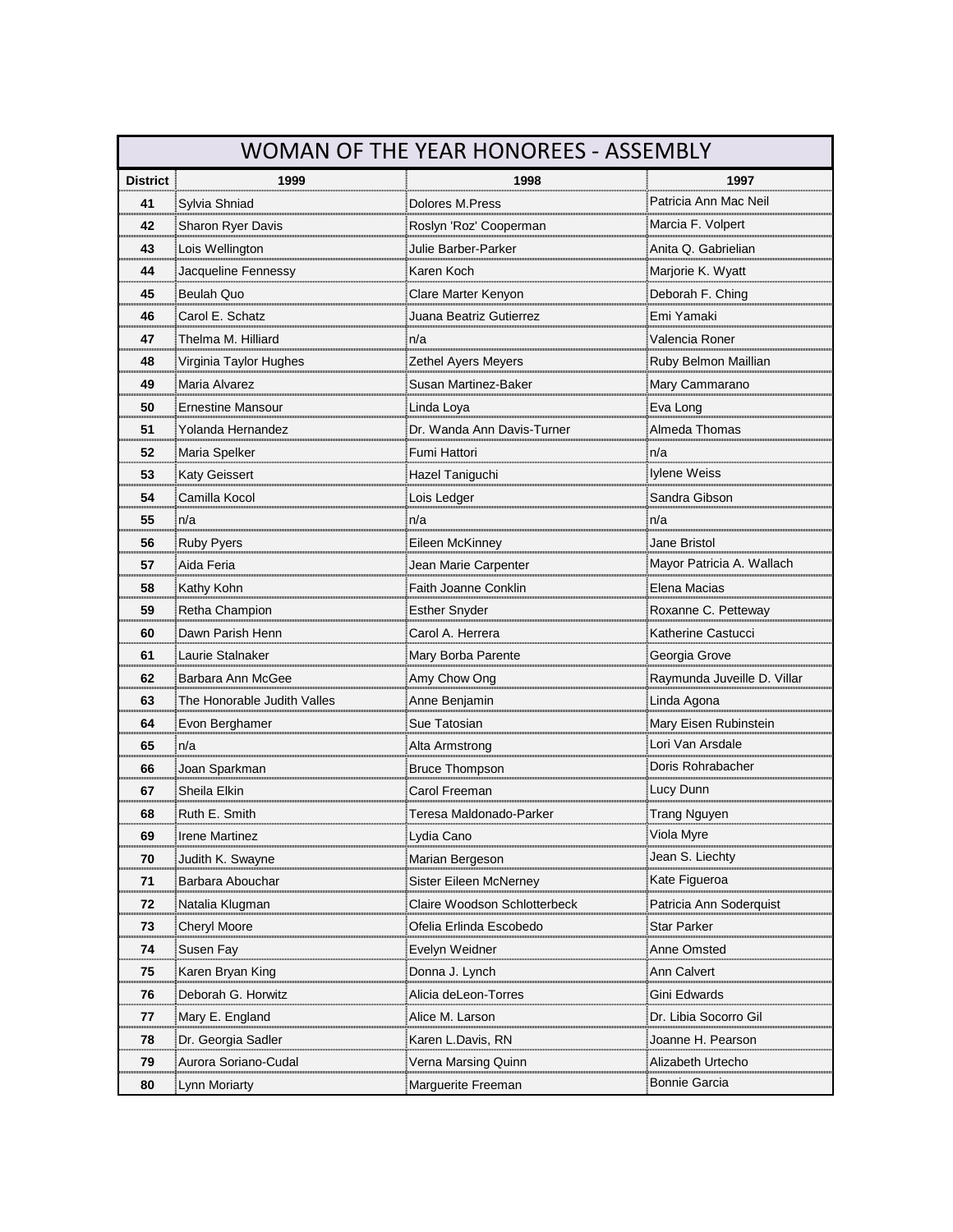| <b>WOMAN OF THE YEAR HONOREES - ASSEMBLY</b> |                             |                                                  |                              |
|----------------------------------------------|-----------------------------|--------------------------------------------------|------------------------------|
| <b>District</b>                              | 1996                        | 1995                                             | 1994                         |
| 1                                            | Sandra Corcoran             | Heidi Gillen<br>,,,,,,,,,,,,,,,,,,,,,,,,,,,,,,,, | Carol Mills<br>              |
| $\mathbf{2}$<br>                             | Joyce Morrow                |                                                  | n/a                          |
| 3                                            | Christine Wilcox Foster     | L. Johanne Owens                                 | Vivian Meyer                 |
| 4                                            | Mary Schofield              | LaVeta Stelzmiller                               | Miriam Golden                |
| 5                                            | Jan Scully                  | Shirley Toomer                                   | Joyce Christensen            |
| 6                                            | Marilyn Anker               | Barbara Coole-Richman                            | Mary Isaak                   |
| 7                                            | Diane Carey                 | Lee Booker                                       | Hope Lugo                    |
| 8                                            | n/a                         | N/A                                              | n/a                          |
|                                              |                             | Sister Claire Graham and Sister                  |                              |
| 9<br>                                        | <b>Freda Smith</b>          | Catherine Connell                                | Lieu O. Nguyen               |
| 10                                           | Carol Lee Backert           | Margaret Weidman                                 | Myrna Sparks                 |
| 11                                           | Matilda Foster              | Nancy Gans                                       | Michele Jackson              |
| 12<br>                                       | n/a                         | N/A                                              | n/a                          |
| 13                                           | n/a                         | Ruth J. Picon                                    | Gloria R. Davis              |
| 14                                           | <b>Betty Reid Soskin</b>    | Young Shin                                       | Peggy B. Baxter              |
| 15<br>                                       | Shannon McGowan             | Rollie Mullen                                    | Jean Meredith                |
| 16                                           | Mildred Parish Massey       | Lois Workman                                     | Ruth Jones Villia            |
| 17                                           | Irene Andes                 | Rosie Bachand                                    | Carolyn Ann Andal            |
| 18                                           | Marian 'Mimi' Wilson        | Ann Igarashi Boylan                              | Rose Padilla Johnson         |
| 19                                           | Michelle A.Carter           | Celeste Maia Cron                                | Capt. Kathleen Wentworth     |
| 20                                           | Maserek Ramsey              | N/A                                              | Shirley D. Sisk              |
| 21                                           | Bernadine Chuck Fong, Ph.D. | Charla W. Rolland                                | Joyce Fulton                 |
| 22<br>                                       | Barbara Waldman             | Hon. Dianne McKenna                              | Betty Ann Pacheco            |
| 23<br>                                       | Nadene Potter               | Margaret M. Gregg                                | Tiralisa Kennedy Kaplow      |
| 24                                           | Martha Kanter               | Cynthia Kenyon-Lazares                           | Connie Rolfe, R.N.           |
| 25                                           | Patricia 'Patty' Logoluso   | Edna House                                       | Noreen L. McDonald           |
| 26<br>                                       | Loretta Murphy Begen        | Deborah Ann Silva                                | Janet Haws Carlsen           |
| 27<br>,,,,,,,,,,,,,,,,                       | Karen Viscovich Miller      | Morley Brown<br>                                 | n/a                          |
| 28                                           | Carmen Valdez               | Diane Young                                      | Diana Jacobson               |
| 29                                           | Maurine Abramson Jones      | Gwen Pendleton Hansen                            | Bette B. Worthen             |
| 30                                           | Mary K.Shell                | Virginia Rhodes Rice                             | Tess Santiago                |
| 31                                           | Marsha Vickers Peltzer      | Lupe M. Sosa                                     | Carla Riba                   |
| 32                                           | Connie Wattenbarger         | Joan Dezember                                    | <b>Kay Meek</b>              |
| 33                                           | Adriaantje Sjany de Groot   | Sylvia Bolander Muscia                           | Pamela R. Murray             |
| 34<br>                                       | Barbara M. Loux             | Texie Bohannan                                   | Lynn B. Miles                |
| 35                                           | Marian North Koonce         | Patricia Weinberger                              | Barbara Upton                |
| 36                                           | Dorothy Lewellin            | Joyce Searby                                     | Betty L. Smith               |
| 37                                           | Debbie Rodgers Teasley      | Dr. Elsie D. Schneider                           | Colleen Toy White            |
| 38                                           | Mary Ann Conron             | Joan Mazzarelli                                  | Ruth Swanson Benjamin        |
| 39                                           | Barbara Perkins             | Cynthia Marie Blazer                             | Marie Harris                 |
| 40                                           | <b>Harriet Sculley</b>      | Donna Haendiges                                  | <sub>≣</sub> Linda Blackwell |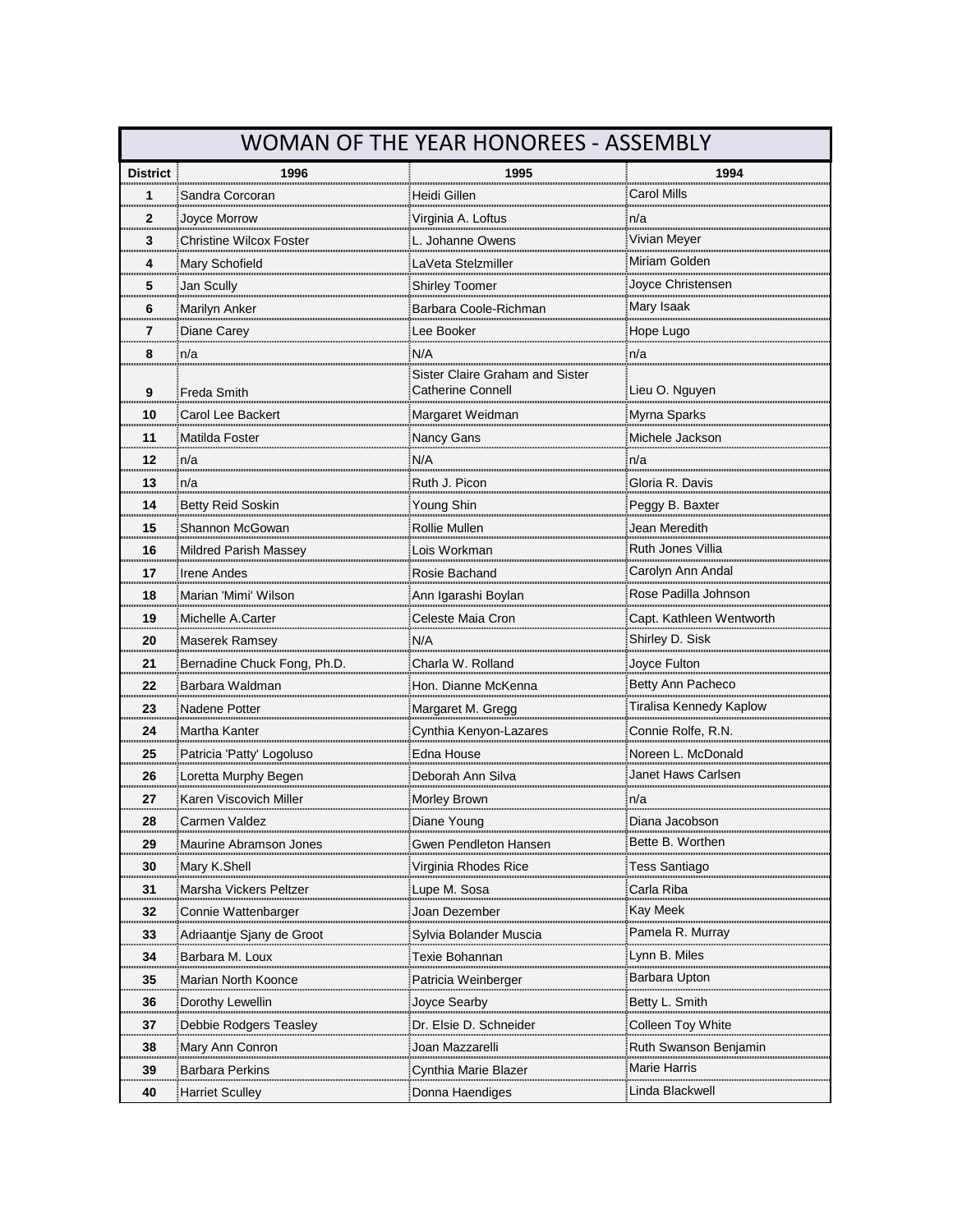| WOMAN OF THE YEAR HONOREES - ASSEMBLY |                                                             |                              |                                                    |
|---------------------------------------|-------------------------------------------------------------|------------------------------|----------------------------------------------------|
| <b>District</b>                       | 1996                                                        | 1995                         | 1994                                               |
| 41                                    | Miriam Goldsmith                                            | Missy Zeitsoff               | n/a                                                |
| 42                                    | Anne Marie Staas                                            | Robin Sheiner                | n/a                                                |
| <br>43                                | Alice S. Petrossian                                         | Zoe J. Taylor                | n/a                                                |
| ,,,,,,,,,,,<br>44                     | Phyllis Hight Hoge                                          | Marge Burleson               | Alvalee Arnold                                     |
| 45                                    | Lucy Spurgeon                                               | Maria Elena Durazo           | J. Lorraine Estradas, R.N.                         |
| 46                                    | Shirley Foster                                              | Marcylouise O'Ward           | Debrah Constance                                   |
| ,,,,,,,,,,<br>47                      | Deirdre H.Hill                                              | N/A                          | Dorothy Jackson                                    |
| 48                                    | Lula Washington                                             | Mablean Ephraim Paxton       | Norma C. Johnson                                   |
| 49                                    | Gloria Chavez                                               | Sister Jo-Anne Laviolette    | Mary Uyeshima                                      |
| <br>50                                | Ana Rosa Pena                                               | Sylvia Hernandez             | Omie Mitchell                                      |
| 51                                    | Choca Lee Mathieu<br>,,,,,,,,,,,,,,,,,,,,,,,,,,,,,,,,,,,,,, | N/A                          | n/a                                                |
| <br>52                                | Julia Lee                                                   | Lanie H. Foster              | May Y. Doi                                         |
| 53                                    | Carol Gentry                                                | Ann Copeland                 | Jill Gillian                                       |
| mmm<br>54<br>                         | Linda Howell                                                | Beverly O'Neill              | Julie Nicosia                                      |
| 55                                    | Helen S. Kawagoe                                            | Eleanor R. Montano           | Marilee Jones-Cofield                              |
| 56                                    | Grace C. Hu                                                 | Julie Ibbetson-Zilinskas     | n/a                                                |
| 57                                    | Barbara Lee Fish                                            | Helen Lujan                  | Teri Muse                                          |
| 58                                    | Hope Olmos                                                  | Manuela Paredes Walsborr     | Sharon Spears                                      |
| ,,,,,,,,,,,<br>59                     | Janice G. Marugg                                            | N/A                          | Patricia Rasmussen                                 |
| 60<br>                                | Jerre Davenport                                             | Barbara W. Booth             | Linda Stevens                                      |
| 61                                    | Reva H. Salter                                              | Mary A. Novelli              | Katherine 'Katie' Roberts                          |
| <br>62                                | Lynn 'Nay' Le Roy                                           | <b>Thelma Press</b>          | <b>Francis Grice</b>                               |
| 63                                    | Cheryl A. Karns                                             | Barbara Phelps               | Shahla S. Sabet                                    |
| 64                                    | Janet Gless                                                 | Dickey DeLoss                | Mrs. D Huffman Guthrie                             |
| 65                                    | Donna Munoz                                                 |                              | <b>Bernadette Burkes</b>                           |
| ,,,,,,,,,,<br>66                      | Linda Champion                                              | Cindy Gayle Domenigoni       | n/a                                                |
| 67                                    | Virginia F. Wilson                                          | Juanetta "Johnnie" Strohmyer | Carolyn Kanode                                     |
| 68                                    | Gayle Wilson                                                | <b>Frances Knott</b>         | Virginia Lee Zlaket                                |
| 69                                    | Judith Ware                                                 | Wanda Leyes                  | Irma Vasquez                                       |
| 70                                    | Peggy Goldwater Clay                                        | Patricia A. Schuler          | ,,,,,,,,,,,,,,,,,,,,,,,,,,,,,,,,<br>Ora Lee Easley |
| 71                                    | Carolyn K. Wallace                                          | Maureen Aschoff              | Paula Burton                                       |
| 72                                    | Linda Lequire                                               | N/A                          | n/a                                                |
| 73                                    | Maggie Elvey                                                | Collene Campbell             | Deidre Holliday                                    |
| 74                                    | Kim Welshons                                                | Sherry Hodges                | Eileen Olson                                       |
| 75<br>mmm                             | Vivian L. Hardage                                           | Linda Katz                   | Sheila Mahon                                       |
| 76                                    | Sandra J. Buehner                                           | Lois Milelr                  | Janet Kaye                                         |
| 77                                    | Thelma J.Lewis                                              | Glenda Kratzberg             | Hon. Lois M. Heiserman                             |
| 78                                    | Suzanne Roth                                                | Joan Bernstein               | Anne Hoiberg                                       |
| 79                                    | Maxine R. Wilson                                            |                              | n/a                                                |
| 80                                    | Cherry Yaeko Ishimatsu                                      | Susan M. Hawk                | Linda Lloyd                                        |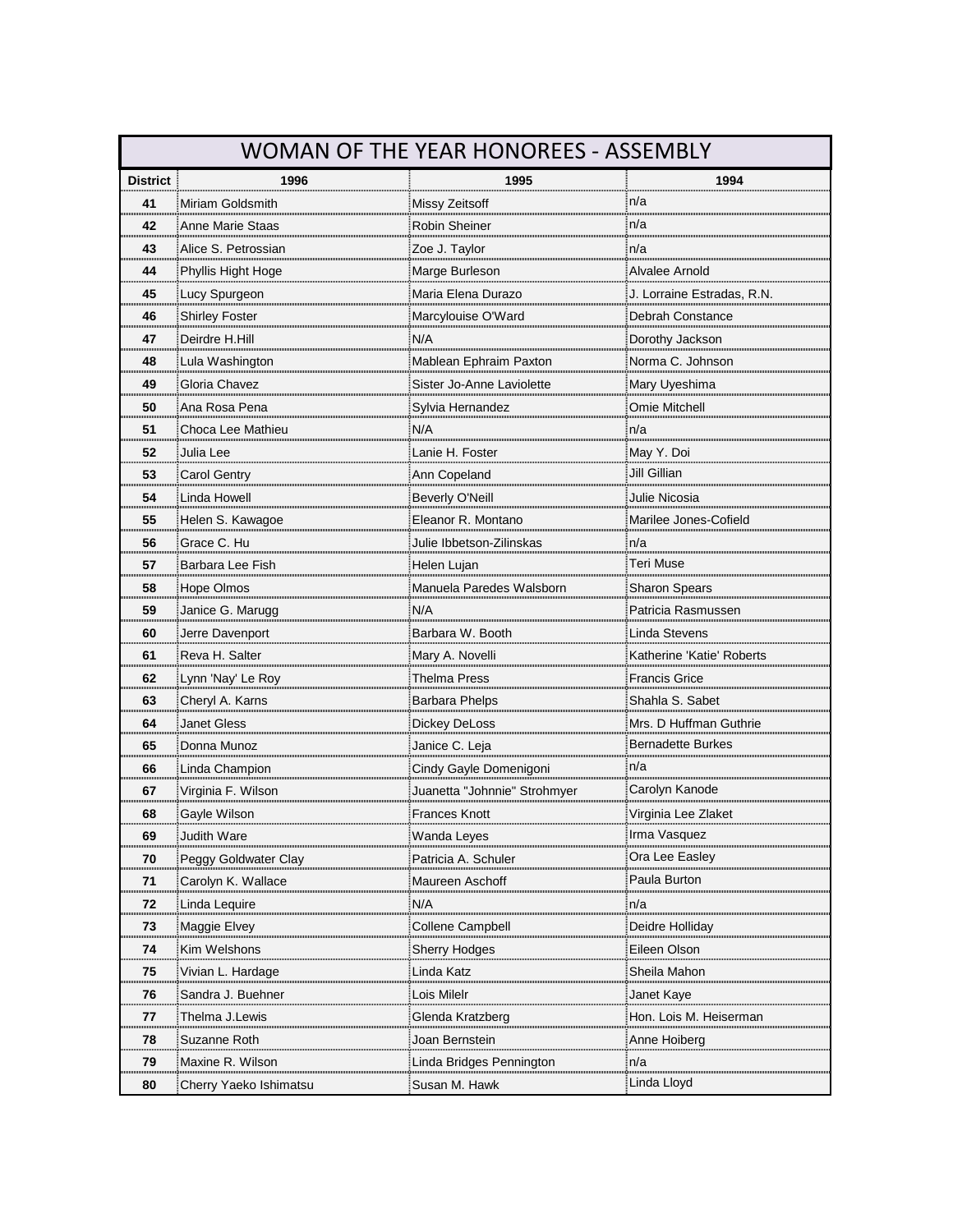| <b>WOMAN OF THE YEAR HONOREES - ASSEMBLY</b> |                            |                                                                     |                                      |
|----------------------------------------------|----------------------------|---------------------------------------------------------------------|--------------------------------------|
| <b>District</b>                              | 1993                       | 1992                                                                | 1991                                 |
| 1                                            | Joan G. Dickerson          | Jan Osborn                                                          | Gayle J. Simpson                     |
| $\mathbf{2}$<br>                             | Pam Koeberer               | Patricia A. Berg                                                    | Theresa Staber                       |
| 3                                            | Susan Maureen Horne        | Virginia Yerxa                                                      | Donna Bertolini                      |
| 4                                            | Rena Bertolero             | n/a                                                                 | n/a                                  |
| 5<br>,,,,,,,,,,,,,,                          | Barbara Homer              | Wilma Dyer                                                          | Norma Harris                         |
| 6<br>                                        | Doctor Janie Adams Spahr   | Rita Hodgkins                                                       | Ida Sydnor<br>                       |
| 7                                            | Santafe Moses              | Melba Erven                                                         | Patricia M. Rucker                   |
| 8                                            | N/A                        | Dee Cooper                                                          | Verona Coates                        |
| 9                                            | Ramona Garcia              | W. Carole Chenitz Manley<br>(Rebecca Chenitz and Kimberly<br>Manly) | Etta Allen                           |
| 10                                           |                            | Lieutenant Mary A. Savage                                           | Alice M. Reimche                     |
| 11                                           | Sylvia Gonsalves           | Esther Takeuchi                                                     | Pat Keeble                           |
| 12                                           | Anni Chung                 | Shelia Daar                                                         | Sylvia Smith                         |
| 13                                           | Janeen Antione             | Rev. Betita Cabrera Coty                                            | Minnie Payne-Thomas                  |
| 14                                           | Nancy Snow                 | Patricia Larsen                                                     | Sotera Brown                         |
| 15                                           | Sandee La Violette         | Alice Ann Cantelow                                                  | Lt. Col. P. Evangeline Jamison, Ret. |
| 16                                           | <b>Sherry Hirota</b>       | Charlotte Mailliard Swig                                            | Marcia Smolens                       |
| 17                                           | Evelyn Costa               | Pat Norman                                                          | Marie Acosto-Colon                   |
| 18                                           | Barbara Staggers           | Lydia Castillo Thompson                                             | Donna Olson                          |
| 19                                           | Janet Frakes               | Marie Peterson                                                      | Harriet Salarno                      |
| 20<br>                                       | Charity Webb               | Margaret Marshall                                                   | Patricia Lloyd                       |
| 21                                           | Lovie Lewis                | Corinne Centano                                                     | Peg Gunn                             |
| 22                                           | Patricia E. Castillo       | Colleen Badagliacco                                                 | Dennise McNulty-Carter               |
| 23<br>                                       | Gwen Peters                | Kristina M. Sermersheim                                             | Florene Poyadue                      |
| 24<br>                                       | Enide Allison              | Bea Vasquez Robinson                                                | Mignon Gibson                        |
| 25                                           | Sharon Marovich            | June Dunbar Phillips M.D.                                           | Carol Kurtz                          |
| 26                                           | Denise Palsgaard           | Mimi Eberhardt                                                      | n/a                                  |
| 27                                           | Alicia Santana             | Odessa Johnson                                                      | Carol G. Whiteside                   |
| 28                                           | Deborah Marlea Africa      | Margaret Keith                                                      | Mardi Wormhoudt                      |
| 29                                           | Sister Kenneth Quinn       | Doris Lahr                                                          | Gaye Lynn Galvan                     |
| 30                                           | Leslie Dragoo              | Bernice Bonillas                                                    | Georgia Baker                        |
| 31                                           | N/A                        | Ruth McKenry                                                        | Susan Van Doren                      |
| 32                                           | Marie Smith                | Sandy Beals                                                         | Ruthella Wilcox, MD                  |
| 33                                           | <b>Ethel Kline Roberts</b> | <b>Ethel Durall</b>                                                 | Carolyn Pandol                       |
| 34                                           | Lona Beardsley             | Paula Cox                                                           | Patricia Farlander                   |
| 35                                           | Jean Marcosson Perloff     | Nancy Alexander                                                     | Patricia Callahan C.S.J.             |
| 36                                           | Alis Clausen               | Melinda Wiman                                                       | Jo Anne Bellen                       |
| 37                                           | Linda Plaks                | Pat Havens                                                          | Peggy Freeman                        |
| 38                                           | Nancy J. Bender            | Ruth E. Richter                                                     | Jean S. Seratti                      |
| 39                                           | Officer Stephany Payne     | Corinne Sanchez                                                     | Yvonne Chan                          |
| 40                                           | Kelly Hummel               | Kelly O'Brien                                                       | ≣n/a                                 |